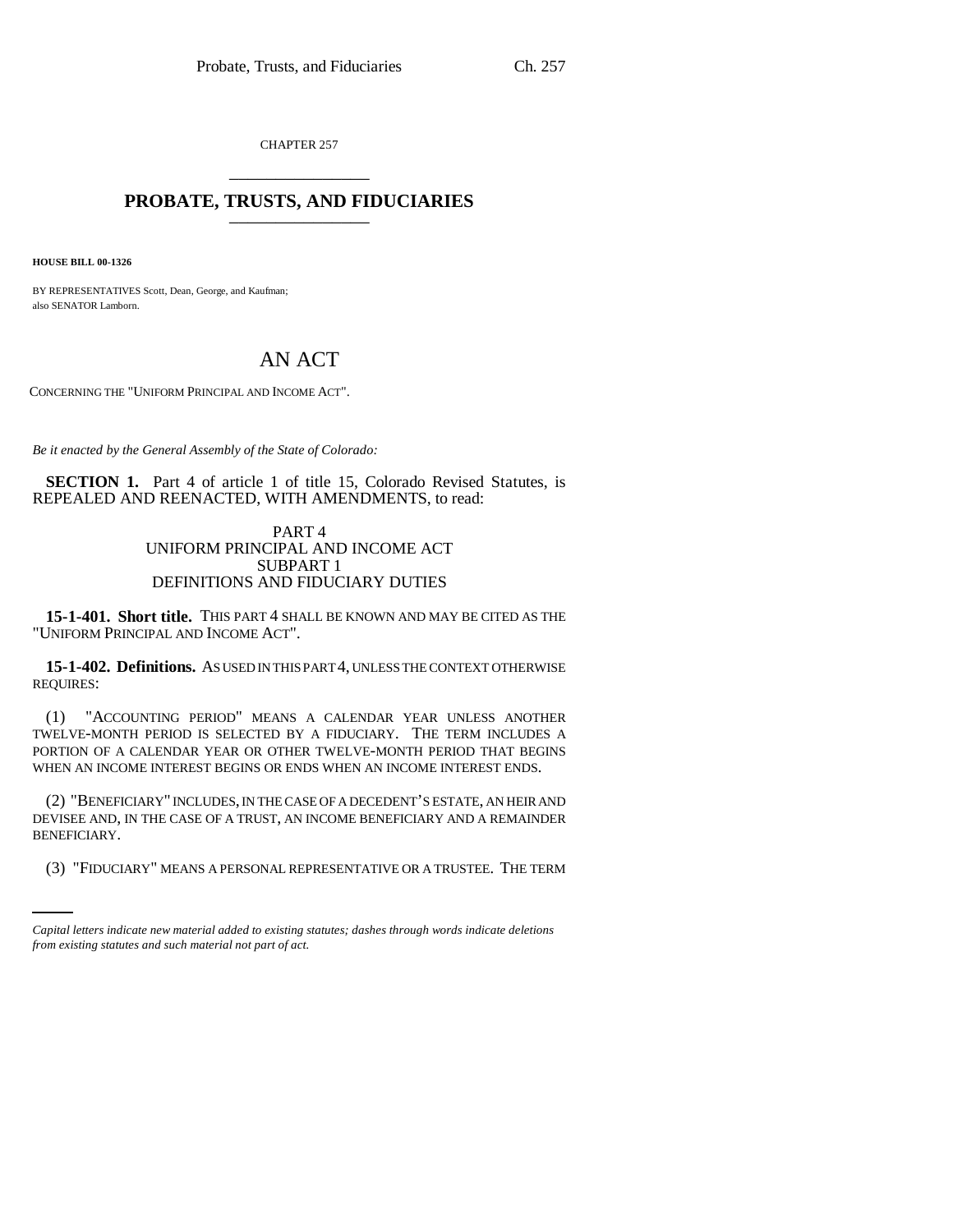INCLUDES AN EXECUTOR, ADMINISTRATOR, SUCCESSOR PERSONAL REPRESENTATIVE, SPECIAL ADMINISTRATOR, AND A PERSON PERFORMING SUBSTANTIALLY THE SAME FUNCTION.

(4) "INCOME" MEANS MONEY OR PROPERTY THAT A FIDUCIARY RECEIVES AS CURRENT RETURN FROM A PRINCIPAL ASSET. THE TERM INCLUDES A PORTION OF RECEIPTS FROM A SALE, EXCHANGE, OR LIQUIDATION OF A PRINCIPAL ASSET, TO THE EXTENT PROVIDED IN SUBPART 4 OF THIS PART 4.

(5) "INCOME BENEFICIARY" MEANS A PERSON TO WHOM NET INCOME OF A TRUST IS OR MAY BE PAYABLE.

(6) "INCOME INTEREST" MEANS THE RIGHT OF AN INCOME BENEFICIARY TO RECEIVE ALL OR PART OF NET INCOME, WHETHER THE TERMS OF THE TRUST REQUIRE IT TO BE DISTRIBUTED OR AUTHORIZE IT TO BE DISTRIBUTED IN THE TRUSTEE'S DISCRETION.

(7) "MANDATORY INCOME INTEREST" MEANS THE RIGHT OF AN INCOME BENEFICIARY TO RECEIVE NET INCOME THAT THE TERMS OF THE TRUST REQUIRE THE FIDUCIARY TO DISTRIBUTE.

(8) "NET INCOME" MEANS THE TOTAL RECEIPTS ALLOCATED TO INCOME DURING AN ACCOUNTING PERIOD MINUS THE DISBURSEMENTS MADE FROM INCOME DURING THE PERIOD, PLUS OR MINUS TRANSFERS UNDER THIS PART 4 TO OR FROM INCOME DURING THE PERIOD.

(9) "PERSON" MEANS AN INDIVIDUAL, CORPORATION, BUSINESS TRUST, ESTATE, TRUST, PARTNERSHIP, LIMITED LIABILITY COMPANY, ASSOCIATION, JOINT VENTURE, GOVERNMENT; GOVERNMENTAL SUBDIVISION, AGENCY, OR INSTRUMENTALITY; PUBLIC CORPORATION, OR ANY OTHER LEGAL OR COMMERCIAL ENTITY.

(10) "PRINCIPAL" MEANS PROPERTY HELD IN TRUST FOR DISTRIBUTION TO A REMAINDER BENEFICIARY WHEN THE TRUST TERMINATES.

(11) "REMAINDER BENEFICIARY" MEANS A PERSON ENTITLED TO RECEIVE PRINCIPAL WHEN AN INCOME INTEREST ENDS.

(12) "TERMS OF A TRUST" MEANS THE MANIFESTATION OF THE INTENT OF A SETTLOR OR DECEDENT WITH RESPECT TO THE TRUST, EXPRESSED IN A MANNER THAT ADMITS OF ITS PROOF IN A JUDICIAL PROCEEDING, WHETHER BY WRITTEN OR SPOKEN WORDS OR BY CONDUCT.

(13) "TRUSTEE" INCLUDES AN ORIGINAL, ADDITIONAL, OR SUCCESSOR TRUSTEE, WHETHER OR NOT APPOINTED OR CONFIRMED BY A COURT.

**15-1-403. Fiduciary duties - general principles.** (1) IN ALLOCATING RECEIPTS AND DISBURSEMENTS TO OR BETWEEN PRINCIPAL AND INCOME, AND WITH RESPECT TO ANY MATTER WITHIN THE SCOPE OF SUBPARTS 2 AND 3 OF THIS PART 4, A FIDUCIARY:

(a) SHALL ADMINISTER A TRUST OR ESTATE IN ACCORDANCE WITH THE TERMS OF THE TRUST OR THE WILL, EVEN IF THERE IS A DIFFERENT PROVISION IN THIS PART 4;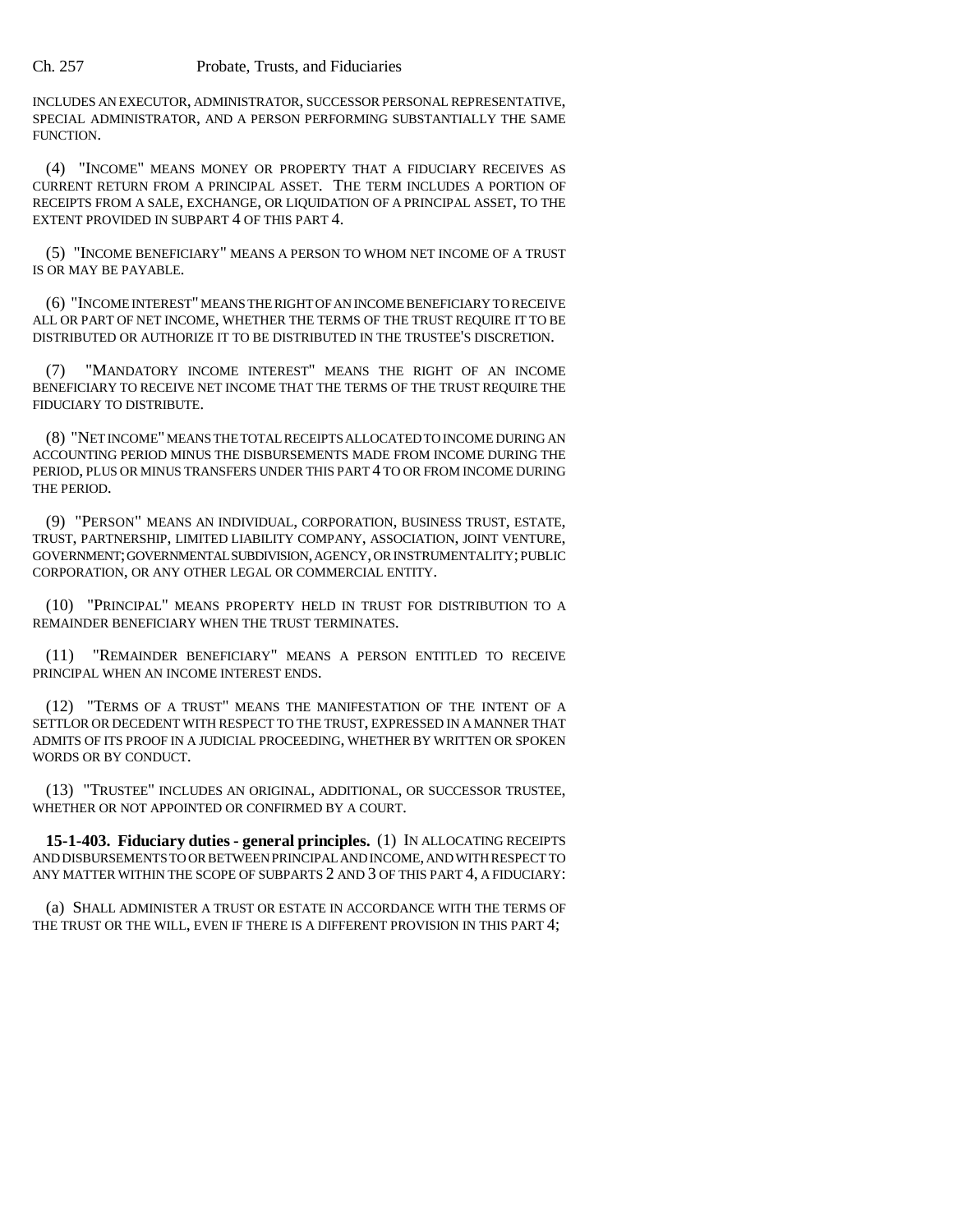(b) MAY ADMINISTER A TRUST OR ESTATE BY THE EXERCISE OF A DISCRETIONARY POWER OF ADMINISTRATION GIVEN TO THE FIDUCIARY BY THE TERMS OF THE TRUST OR THE WILL, EVEN IF THE EXERCISE OF THE POWER PRODUCES A RESULT DIFFERENT FROM A RESULT REQUIRED OR PERMITTED BY THIS PART 4;

(c) SHALL ADMINISTER A TRUST OR ESTATE IN ACCORDANCE WITH THIS PART 4 IF THE TERMS OF THE TRUST OR THE WILL DO NOT CONTAIN A DIFFERENT PROVISION OR DO NOT GIVE THE FIDUCIARY A DISCRETIONARY POWER OF ADMINISTRATION; AND

(d) SHALL ADD A RECEIPT OR CHARGE A DISBURSEMENT TO PRINCIPAL TO THE EXTENT THAT THE TERMS OF THE TRUST AND THIS PART 4 DO NOT PROVIDE A RULE FOR ALLOCATING THE RECEIPT OR DISBURSEMENT TO OR BETWEEN PRINCIPAL AND INCOME.

(2) IN EXERCISING THE POWER TO ADJUST UNDER SECTION 15-1-404 (1) OR A DISCRETIONARY POWER OF ADMINISTRATION REGARDING A MATTER WITHIN THE SCOPE OF THIS PART 4, WHETHER GRANTED BY THE TERMS OF A TRUST, A WILL, OR THIS PART 4, A FIDUCIARY SHALL ADMINISTER A TRUST OR ESTATE IMPARTIALLY, BASED ON WHAT IS FAIR AND REASONABLE TO ALL OF THE BENEFICIARIES, EXCEPT TO THE EXTENT THAT THE TERMS OF THE TRUST OR THE WILL CLEARLY MANIFEST AN INTENTION THAT THE FIDUCIARY SHALL OR MAY FAVOR ONE OR MORE OF THE BENEFICIARIES. A DETERMINATION IN ACCORDANCE WITH THIS PART 4 IS PRESUMED TO BE FAIR AND REASONABLE TO ALL OF THE BENEFICIARIES.

(3) THE TERMS AND CONDITIONS OF A TRUST OR A WILL SHALL GOVERN ALL ACTIONS TAKEN BY A FIDUCIARY WITH RESPECT TO ANY MATTER WITHIN THE SCOPE OF THIS PART 4. THE PROVISIONS OF THIS PART 4 ARE DEFAULT PROVISIONS AND MAY BE EXPANDED, RESTRICTED, ELIMINATED, OR OTHERWISE ALTERED BY THE PROVISIONS OF A TRUST OR A WILL. THE PROVISIONS OF THIS PART 4 SHALL GOVERN THE ADMINISTRATION OF A TRUST OR WILL BY A FIDUCIARY ONLY IF SUCH TRUST OR WILL CONTAINS NO CONFLICTING PROVISION.

(4) NOTHING IN THIS PART 4 SHALL BE CONSTRUED TO LIMIT OR RESTRICT A MAKER OF A TRUST OR WILL FROM MAKING PROVISIONS IN SUCH TRUST OR WILL THAT ARE DIFFERENT FROM THE PROVISIONS IN THIS PART 4.

**15-1-404. Trustee's power to adjust.** (1) A TRUSTEE MAY ADJUST BETWEEN PRINCIPAL AND INCOME TO THE EXTENT THE TRUSTEE CONSIDERS NECESSARY IF THE TRUSTEE INVESTS AND MANAGES TRUST ASSETS AS A PRUDENT INVESTOR, THE TERMS OF THE TRUST DESCRIBE THE AMOUNT THAT MAY OR MUST BE DISTRIBUTED TO A BENEFICIARY BY REFERRING TO THE TRUST'S INCOME, AND THE TRUSTEE DETERMINES, AFTER APPLYING THE RULES IN SECTION 15-1-403 (1), THAT THE TRUSTEE IS UNABLE TO COMPLY WITH SECTION 15-1-403 (2).

(2) IN DECIDING WHETHER AND TO WHAT EXTENT TO EXERCISE THE POWER CONFERRED BY SUBSECTION (1) OF THIS SECTION, A TRUSTEE SHALL CONSIDER ALL FACTORS RELEVANT TO THE TRUST AND ITS BENEFICIARIES, INCLUDING THE FOLLOWING FACTORS TO THE EXTENT THEY ARE RELEVANT:

(a) THE NATURE, PURPOSE, AND EXPECTED DURATION OF THE TRUST;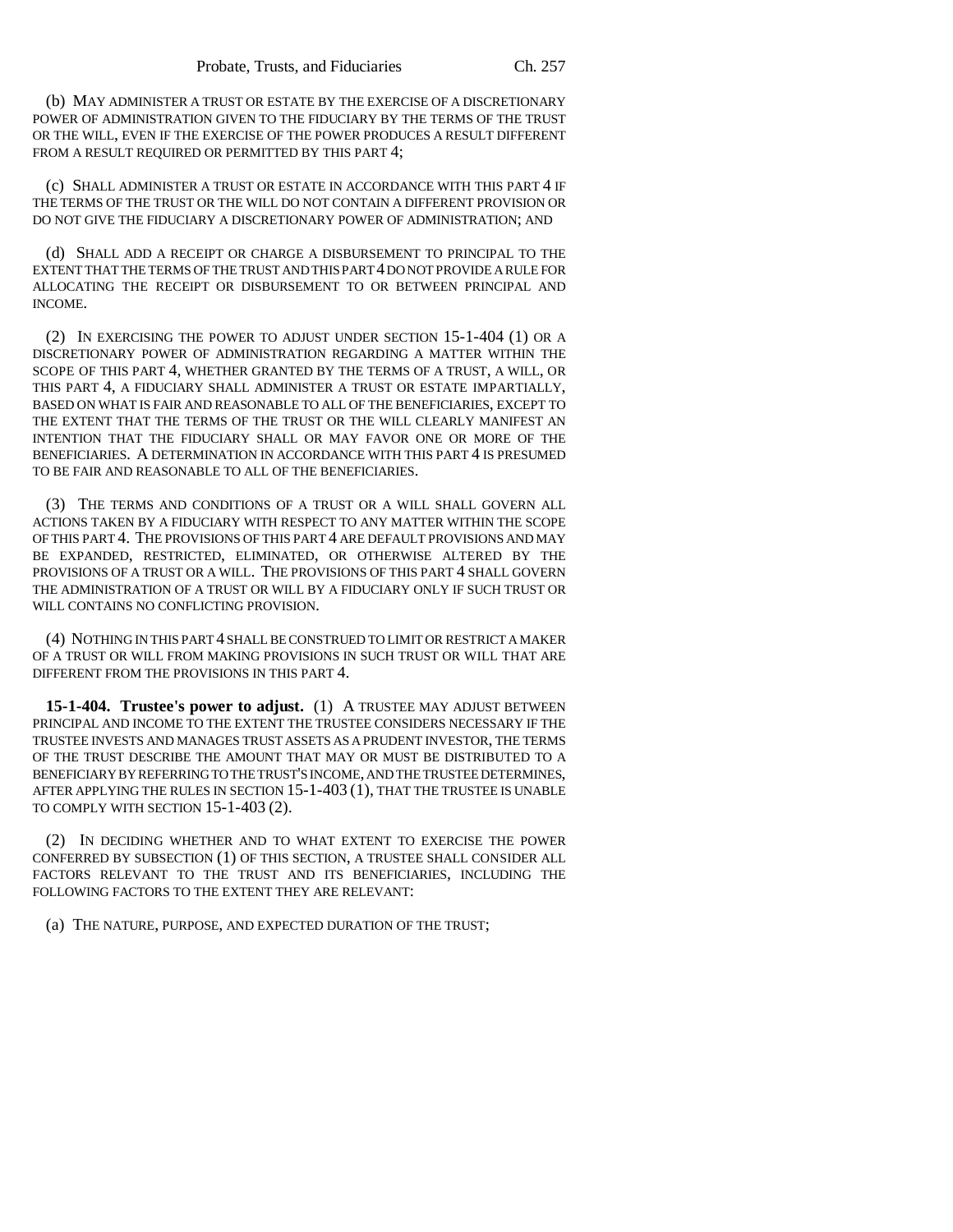(b) THE INTENT OF THE SETTLOR;

(c) THE IDENTITY AND CIRCUMSTANCES OF THE BENEFICIARIES;

(d) THE NEEDS FOR LIQUIDITY, REGULARITY OF INCOME, AND PRESERVATION AND APPRECIATION OF CAPITAL;

(e) THE ASSETS HELD IN THE TRUST; THE EXTENT TO WHICH THEY CONSIST OF FINANCIAL ASSETS, INTERESTS IN CLOSELY HELD ENTERPRISES, TANGIBLE AND INTANGIBLE PERSONAL PROPERTY, OR REAL PROPERTY; THE EXTENT TO WHICH AN ASSET IS USED BY A BENEFICIARY; AND WHETHER AN ASSET WAS PURCHASED BY THE TRUSTEE OR RECEIVED FROM THE SETTLOR;

(f) THE NET AMOUNT ALLOCATED TO INCOME UNDER THE OTHER SECTIONS OF THIS PART 4 AND THE INCREASE OR DECREASE IN THE VALUE OF THE PRINCIPAL ASSETS, WHICH THE TRUSTEE MAY ESTIMATE AS TO ASSETS FOR WHICH MARKET VALUES ARE NOT READILY AVAILABLE;

(g) WHETHER AND TO WHAT EXTENT THE TERMS OF THE TRUST GIVE THE TRUSTEE THE POWER TO INVADE PRINCIPAL OR ACCUMULATE INCOME OR PROHIBIT THE TRUSTEE FROM INVADING PRINCIPAL OR ACCUMULATING INCOME, AND THE EXTENT TO WHICH THE TRUSTEE HAS EXERCISED A POWER FROM TIME TO TIME TO INVADE PRINCIPAL OR ACCUMULATE INCOME;

(h) THE ACTUAL AND ANTICIPATED EFFECT OF ECONOMIC CONDITIONS ON PRINCIPAL AND INCOME AND EFFECTS OF INFLATION AND DEFLATION; AND

(i) THE ANTICIPATED TAX CONSEQUENCES OF AN ADJUSTMENT.

(3) A TRUSTEE MAY NOT MAKE AN ADJUSTMENT:

(a) THAT DIMINISHES THE INCOME INTEREST IN A TRUST THAT REQUIRES ALL OF THE INCOME TO BE PAID AT LEAST ANNUALLY TO A SPOUSE AND FOR WHICH AN ESTATE TAX OR GIFT TAX MARITAL DEDUCTION WOULD BE ALLOWED, IN WHOLE OR IN PART, IF THE TRUSTEE DID NOT HAVE THE POWER TO MAKE THE ADJUSTMENT;

(b) THAT REDUCES THE ACTUARIAL VALUE OF THE INCOME INTEREST IN A TRUST TO WHICH A PERSON TRANSFERS PROPERTY WITH THE INTENT TO QUALIFY FOR A GIFT TAX EXCLUSION;

(c) THAT CHANGES THE AMOUNT PAYABLE TO A BENEFICIARY AS A FIXED ANNUITY OR A FIXED FRACTION OF THE VALUE OF THE TRUST ASSETS;

(d) FROM ANY AMOUNT THAT IS PERMANENTLY SET ASIDE FOR CHARITABLE PURPOSES UNDER A WILL OR THE TERMS OF A TRUST UNLESS BOTH INCOME AND PRINCIPAL ARE SO SET ASIDE;

(e) IF POSSESSING OR EXERCISING THE POWER TO MAKE AN ADJUSTMENT CAUSES AN INDIVIDUAL TO BE TREATED AS THE OWNER OF ALL OR PART OF THE TRUST FOR INCOME TAX PURPOSES, AND THE INDIVIDUAL WOULD NOT BE TREATED AS THE OWNER IF THE TRUSTEE DID NOT POSSESS THE POWER TO MAKE AN ADJUSTMENT;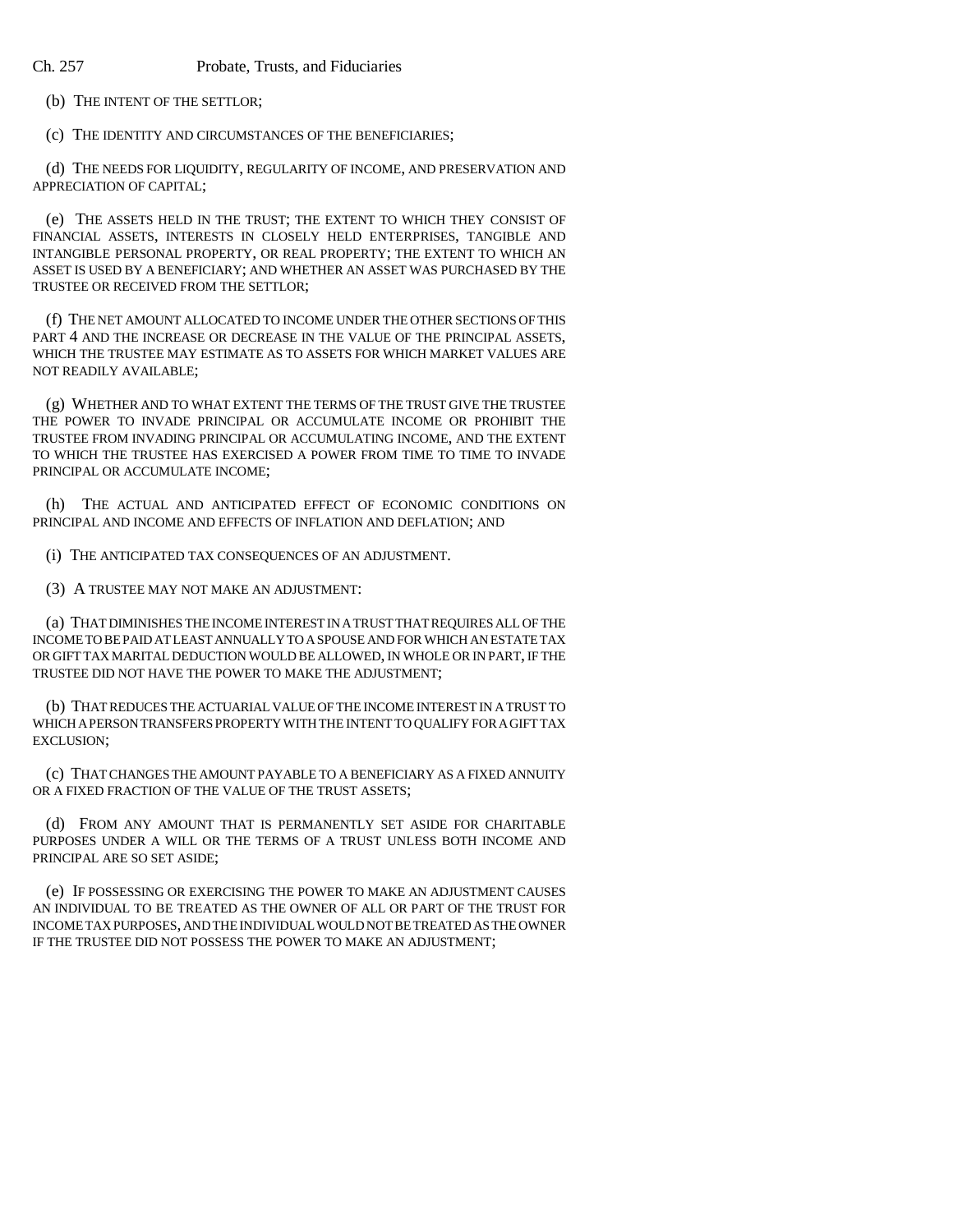(f) IF POSSESSING OR EXERCISING THE POWER TO MAKE AN ADJUSTMENT CAUSES ALL OR PART OF THE TRUST ASSETS TO BE INCLUDED FOR ESTATE TAX PURPOSES IN THE ESTATE OF AN INDIVIDUAL WHO HAS THE POWER TO REMOVE A TRUSTEE OR APPOINT A TRUSTEE, OR BOTH, AND THE ASSETS WOULD NOT BE INCLUDED IN THE ESTATE OF THE INDIVIDUAL IF THE TRUSTEE DID NOT POSSESS THE POWER TO MAKE AN ADJUSTMENT;

(g) IF THE TRUSTEE IS A BENEFICIARY OF THE TRUST; OR

(h) IF THE TRUSTEE IS NOT A BENEFICIARY, BUT THE ADJUSTMENT WOULD BENEFIT THE TRUSTEE DIRECTLY OR INDIRECTLY.

(4) IF THE PROVISIONS OF PARAGRAPH (e), (f), (g), OR (h) OF SUBSECTION (3) OF THIS SECTION APPLY TO A TRUSTEE AND THERE IS MORE THAN ONE TRUSTEE, A COTRUSTEE TO WHOM THE PROVISION DOES NOT APPLY MAY MAKE THE ADJUSTMENT UNLESS THE EXERCISE OF THE POWER BY THE REMAINING TRUSTEE OR TRUSTEES IS NOT PERMITTED BY THE TERMS OF THE TRUST.

(5) A TRUSTEE MAY RELEASE THE ENTIRE POWER CONFERRED BY SUBSECTION (1) OF THIS SECTION OR MAY RELEASE ONLY THE POWER TO ADJUST FROM INCOME TO PRINCIPAL OR THE POWER TO ADJUST FROM PRINCIPAL TO INCOME IF THE TRUSTEE IS UNCERTAIN ABOUT WHETHER POSSESSING OR EXERCISING THE POWER WILL CAUSE A RESULT DESCRIBED IN PARAGRAPH (a), (b), (c), (d), (e), (f), OR (h) OF SUBSECTION (3) OF THIS SECTION, OR IF THE TRUSTEE DETERMINES THAT POSSESSING OR EXERCISING THE POWER WILL OR MAY DEPRIVE THE TRUST OF A TAX BENEFIT OR IMPOSE A TAX BURDEN NOT DESCRIBED IN SUBSECTION (3) OF THIS SECTION. THE RELEASE MAY BE PERMANENT OR FOR A SPECIFIED PERIOD, INCLUDING A PERIOD MEASURED BY THE LIFE OF AN INDIVIDUAL.

(6) TERMS OF A TRUST THAT LIMIT THE POWER OF A TRUSTEE TO MAKE AN ADJUSTMENT BETWEEN PRINCIPAL AND INCOME DO NOT AFFECT THE APPLICATION OF THIS SECTION UNLESS IT IS CLEAR FROM THE TERMS OF THE TRUST THAT THE TERMS ARE INTENDED TO DENY THE TRUSTEE THE POWER OF ADJUSTMENT CONFERRED BY SUBSECTION (1) OF THIS SECTION.

(7) NOTHING IN THIS SECTION OR IN THIS PART 4 IS INTENDED TO CREATE OR IMPLY A DUTY TO MAKE AN ADJUSTMENT, AND A TRUSTEE IS NOT LIABLE FOR NOT CONSIDERING WHETHER TO MAKE AN ADJUSTMENT OR FOR CHOOSING NOT TO MAKE AN ADJUSTMENT. IN A PROCEEDING WITH RESPECT TO A TRUSTEE'S EXERCISE OR NONEXERCISE OF THE POWER TO MAKE AN ADJUSTMENT UNDER THIS SECTION, THE SOLE REMEDY IS TO DIRECT, DENY, OR REVISE AN ADJUSTMENT BETWEEN PRINCIPAL AND INCOME.

**15-1-405. Notice of action.** (1) A TRUSTEE MAY GIVE A NOTICE OF PROPOSED ACTION REGARDING A MATTER GOVERNED BY THIS PART 4 AS PROVIDED IN THIS SECTION. FOR THE PURPOSE OF THIS SECTION, A PROPOSED ACTION INCLUDES A COURSE OF ACTION AND A DECISION NOT TO TAKE ACTION.

(2) THE TRUSTEE SHALL MAIL NOTICE OF THE PROPOSED ACTION TO ALL ADULT BENEFICIARIES WHO ARE RECEIVING, OR ARE ENTITLED TO RECEIVE, INCOME UNDER THE TRUST OR TO RECEIVE A DISTRIBUTION OF PRINCIPAL IF THE TRUST WERE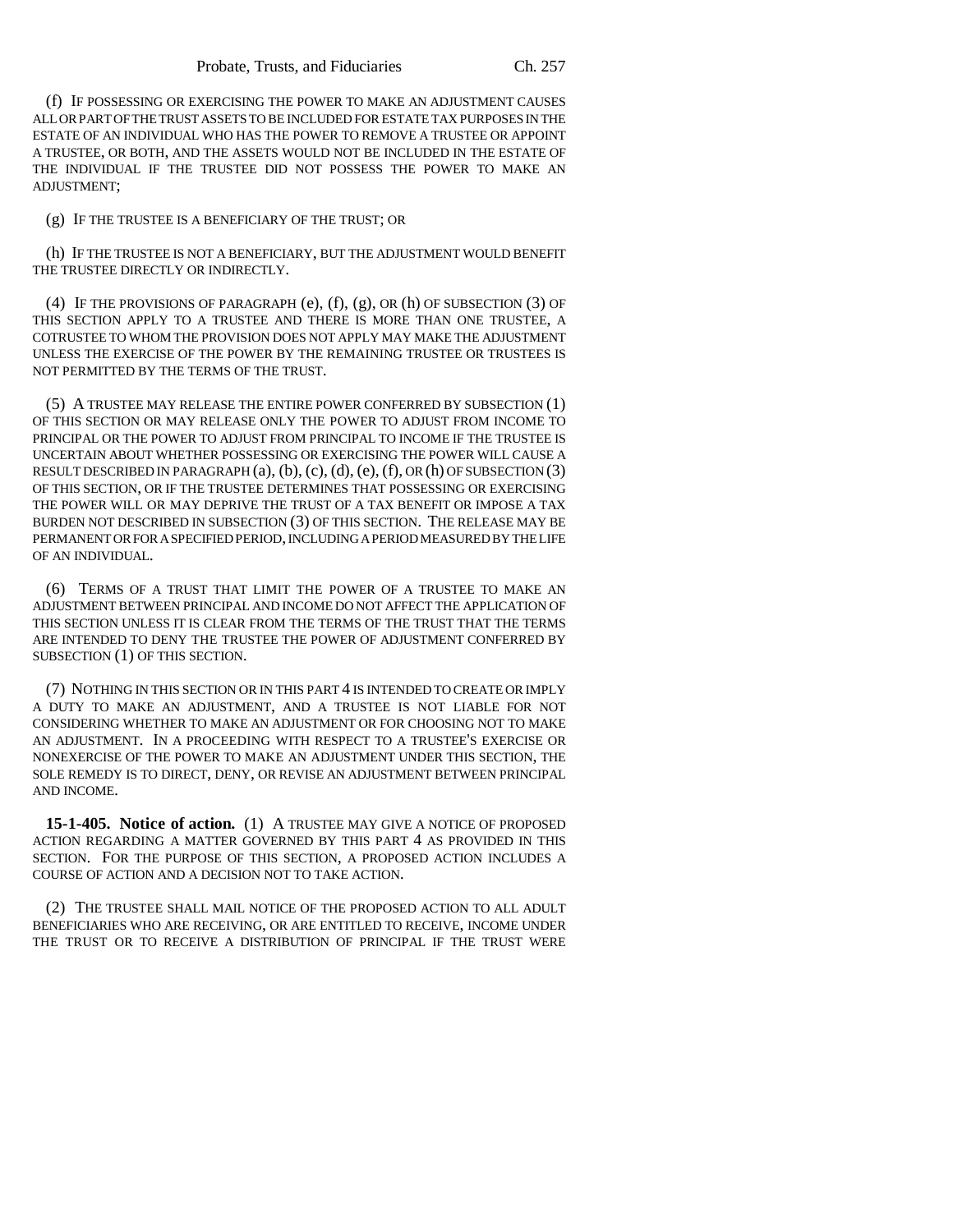TERMINATED AT THE TIME THE NOTICE IS GIVEN. IF THERE ARE NO ADULT BENEFICIARIES WHO MAY RECEIVE SUCH NOTICE, THEN NOTICE SHALL BE GIVEN TO ALL BENEFICIARIES WHO ARE RECEIVING, OR ARE ENTITLED TO RECEIVE, INCOME UNDER THE TRUST OR TO RECEIVE A DISTRIBUTION OF PRINCIPAL IF THE TRUST WERE TERMINATED AT THE TIME NOTICE IS GIVEN, IN ACCORDANCE WITH THE PROVISIONS OF SECTION 15-10-403. NOTICE MAY BE GIVEN TO ANY OTHER BENEFICIARY. A PERSON SHALL BE BOUND UNDER THIS SECTION WITH RESPECT TO SUCH PROPOSED ACTION IF THE PERSON RECEIVES ACTUAL NOTICE, IF ANOTHER PERSON HAVING A SUBSTANTIALLY IDENTICAL INTEREST RECEIVES NOTICE, OR IF THE PERSON WOULD BE BOUND UNDER THE PROVISIONS OF SECTION 15-10-403.

(3) NOTICE OF PROPOSED ACTION NEED NOT BE GIVEN TO ANY PERSON WHO CONSENTS IN WRITING TO THE PROPOSED ACTION. THE CONSENT MAY BE EXECUTED AT ANY TIME BEFORE OR AFTER THE PROPOSED ACTION IS TAKEN.

(4) THE NOTICE OF PROPOSED ACTION SHALL STATE THAT IT IS GIVEN PURSUANT TO THIS SECTION AND SHALL STATE ALL OF THE FOLLOWING:

(a) THE NAME AND MAILING ADDRESS OF THE TRUSTEE;

(b) THE NAME AND TELEPHONE NUMBER OF A PERSON WHO MAY BE CONTACTED FOR ADDITIONAL INFORMATION;

(c) A DESCRIPTION OF THE ACTION PROPOSED TO BE TAKEN AND AN EXPLANATION OF THE REASONS FOR THE ACTION;

(d) THE TIME WITHIN WHICH OBJECTIONS TO THE PROPOSED ACTION CAN BE MADE, WHICH SHALL BE AT LEAST THIRTY DAYS FROM THE MAILING OF THE NOTICE OF PROPOSED ACTION;

(e) THE DATE ON OR AFTER WHICH THE PROPOSED ACTION MAY BE TAKEN OR IS EFFECTIVE.

(5) A BENEFICIARY MAY OBJECT TO THE PROPOSED ACTION BY MAILING A WRITTEN OBJECTION TO THE TRUSTEE AT THE ADDRESS STATED IN THE NOTICE OF PROPOSED ACTION WITHIN THE TIME PERIOD SPECIFIED IN THE NOTICE OF PROPOSED ACTION.

(6) A TRUSTEE IS NOT LIABLE TO A BENEFICIARY FOR AN ACTION REGARDING A MATTER GOVERNED BY THIS CHAPTER IF THE TRUSTEE DOES NOT RECEIVE A WRITTEN OBJECTION TO THE PROPOSED ACTION FROM THE BENEFICIARY WITHIN THE APPLICABLE PERIOD AND THE OTHER REQUIREMENTS OF THIS SECTION ARE SATISFIED. IF NO BENEFICIARY ENTITLED TO NOTICE OBJECTS UNDER THIS SECTION, THE TRUSTEE IS NOT LIABLE TO ANY CURRENT OR FUTURE BENEFICIARY WITH RESPECT TO THE PROPOSED ACTION.

(7) IF THE TRUSTEE RECEIVES A WRITTEN OBJECTION WITHIN THE APPLICABLE TIME PERIOD, EITHER THE TRUSTEE OR A BENEFICIARY MAY PETITION THE COURT TO HAVE THE PROPOSED ACTION PERFORMED AS PROPOSED, PERFORMED WITH MODIFICATIONS, OR DENIED. IN THE PROCEEDING, A BENEFICIARY OBJECTING TO THE PROPOSED ACTION HAS THE BURDEN OF PROVING THAT THE TRUSTEE'S PROPOSED ACTION SHOULD NOT BE PERFORMED. A BENEFICIARY WHO HAS NOT OBJECTED IS NOT ESTOPPED FROM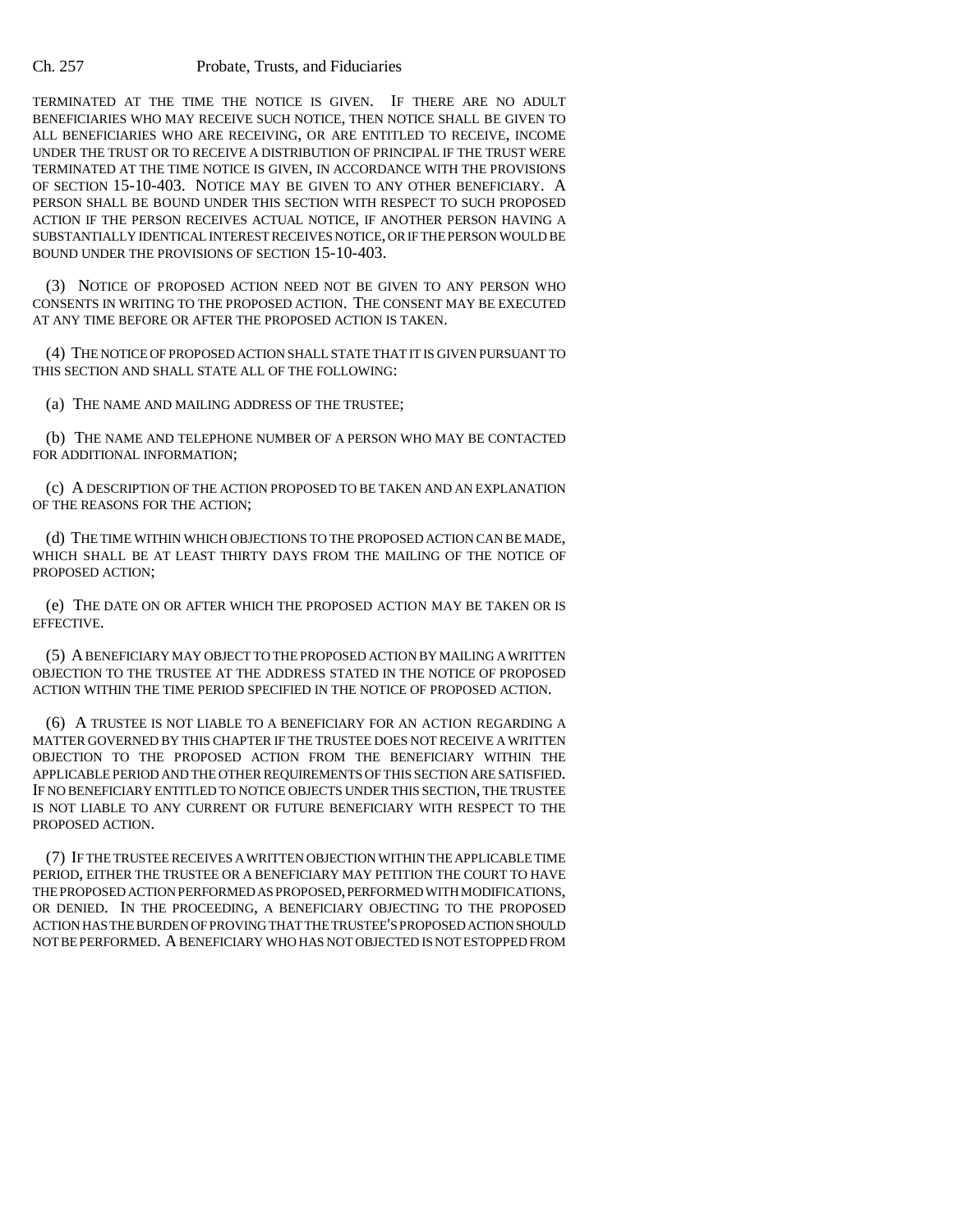Probate, Trusts, and Fiduciaries Ch. 257

OPPOSING THE PROPOSED ACTION IN THE PROCEEDING. IF THE TRUSTEE DECIDES NOT TO IMPLEMENT THE PROPOSED ACTION, THE TRUSTEE SHALL NOTIFY THE BENEFICIARIES OF THE DECISION NOT TO TAKE THE ACTION AND THE REASONS FOR THE DECISION, AND THE TRUSTEE'S DECISION NOT TO IMPLEMENT THE PROPOSED ACTION DOES NOT ITSELF GIVE RISE TO LIABILITY TO ANY CURRENT OR FUTURE BENEFICIARY. A BENEFICIARY MAY PETITION THE COURT TO HAVE THE ACTION PERFORMED, AND HAS THE BURDEN OF PROVING THAT IT SHOULD BE PERFORMED.

## SUBPART 2 DECEDENT'S ESTATE OR TERMINATING INCOME INTEREST

**15-1-406. Determination and distribution of net income.** (1) AFTER A DECEDENT DIES, IN THE CASE OF AN ESTATE, OR AFTER AN INCOME INTEREST IN A TRUST ENDS, THE FOLLOWING RULES SHALL APPLY:

(a) A FIDUCIARY OF AN ESTATE OR OF A TERMINATING INCOME INTEREST SHALL DETERMINE THE AMOUNT OF NET INCOME AND NET PRINCIPAL RECEIPTS RECEIVED FROM PROPERTY SPECIFICALLY GIVEN TO A BENEFICIARY UNDER THE RULES IN SUBPARTS 3 TO 5 OF THIS PART 4 THAT APPLY TO TRUSTEES AND THE RULES IN PARAGRAPH (e) OF THIS SUBSECTION (1). THE FIDUCIARY SHALL DISTRIBUTE THE NET INCOME AND NET PRINCIPAL RECEIPTS TO THE BENEFICIARY WHO IS TO RECEIVE THE SPECIFIC PROPERTY.

(b) A FIDUCIARY SHALL DETERMINE THE REMAINING NET INCOME OF A DECEDENT'S ESTATE OR A TERMINATING INCOME INTEREST UNDER THE RULES IN SUBPARTS 3 TO 5 OF THIS PART 4 THAT APPLY TO TRUSTEES AND BY:

(I) INCLUDING IN NET INCOME ALL INCOME FROM PROPERTY USED TO DISCHARGE LIABILITIES;

(II) PAYING FROM INCOME OR PRINCIPAL, IN THE FIDUCIARY'S DISCRETION, FEES OF ATTORNEYS, ACCOUNTANTS, AND FIDUCIARIES; COURT COSTS AND OTHER EXPENSES OF ADMINISTRATION; AND INTEREST ON DEATH TAXES, BUT THE FIDUCIARY MAY PAY THOSE EXPENSES FROM INCOME OF PROPERTY PASSING TO A TRUST FOR WHICH THE FIDUCIARY CLAIMS AN ESTATE TAX, MARITAL, OR CHARITABLE DEDUCTION ONLY TO THE EXTENT THAT THE PAYMENT OF THOSE EXPENSES FROM INCOME WILL NOT CAUSE THE REDUCTION OR LOSS OF THE DEDUCTION; AND

(III) PAYING FROM PRINCIPAL ALL OTHER DISBURSEMENTS MADE OR INCURRED IN CONNECTION WITH THE SETTLEMENT OF A DECEDENT'S ESTATE OR THE WINDING UP OF A TERMINATING INCOME INTEREST, INCLUDING DEBTS, FUNERAL EXPENSES, DISPOSITION OF REMAINS, FAMILY ALLOWANCES, AND DEATH TAXES AND RELATED PENALTIES THAT ARE APPORTIONED TO THE ESTATE OR TERMINATING INCOME INTEREST BY THE WILL, THE TERMS OF THE TRUST, OR APPLICABLE LAW.

(c) A FIDUCIARY SHALL DISTRIBUTE TO A BENEFICIARY WHO RECEIVES A PECUNIARY AMOUNT OUTRIGHT THE INTEREST OR ANY OTHER AMOUNT PROVIDED BY THE WILL, THE TERMS OF THE TRUST, OR APPLICABLE LAW FROM NET INCOME DETERMINED UNDER PARAGRAPH (b) OF THIS SUBSECTION (1) OR FROM PRINCIPAL TO THE EXTENT THAT NET INCOME IS INSUFFICIENT. IF A BENEFICIARY IS TO RECEIVE A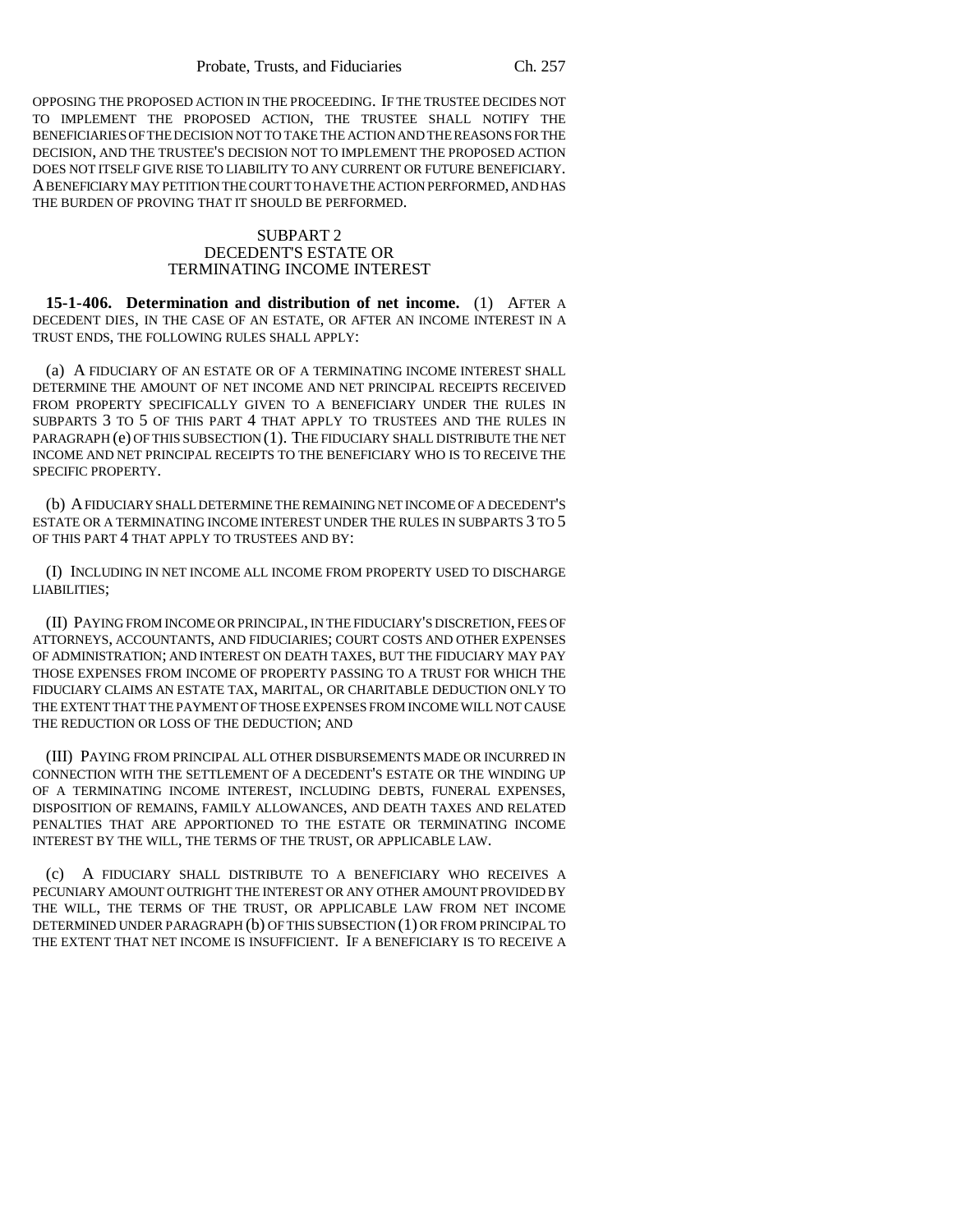PECUNIARY AMOUNT OUTRIGHT FROM A TRUST AFTER AN INCOME INTEREST ENDS AND NO INTEREST OR OTHER AMOUNT IS PROVIDED FOR BY THE TERMS OF THE TRUST OR APPLICABLE LAW, THE FIDUCIARY SHALL DISTRIBUTE THE INTEREST OR OTHER AMOUNT TO WHICH THE BENEFICIARY WOULD BE ENTITLED UNDER APPLICABLE LAW IF THE PECUNIARY AMOUNT WERE REQUIRED TO BE PAID UNDER A WILL.

(d) A FIDUCIARY SHALL DISTRIBUTE THE NET INCOME REMAINING AFTER DISTRIBUTIONS REQUIRED BY PARAGRAPH (c) OF THIS SUBSECTION (1) IN THE MANNER DESCRIBED IN SECTION 15-1-407 TO ALL OTHER BENEFICIARIES, INCLUDING A BENEFICIARY WHO RECEIVES A PECUNIARY AMOUNT IN TRUST, EVEN IF THE BENEFICIARY HOLDS AN UNQUALIFIED POWER TO WITHDRAW ASSETS FROM THE TRUST OR OTHER PRESENTLY EXERCISABLE GENERAL POWER OF APPOINTMENT OVER THE TRUST.

(e) A FIDUCIARY MAY NOT REDUCE PRINCIPAL OR INCOME RECEIPTS FROM PROPERTY DESCRIBED IN PARAGRAPH (a) OF THIS SUBSECTION (1) BECAUSE OF A PAYMENT DESCRIBED IN SECTION 15-1-426 OR 15-1-427 TO THE EXTENT THAT THE WILL, THE TERMS OF THE TRUST, OR APPLICABLE LAW REQUIRES THE FIDUCIARY TO MAKE THE PAYMENT FROM ASSETS OTHER THAN THE PROPERTY OR TO THE EXTENT THAT THE FIDUCIARY RECOVERS OR EXPECTS TO RECOVER THE PAYMENT FROM A THIRD PARTY. THE NET INCOME AND PRINCIPAL RECEIPTS FROM THE PROPERTY ARE DETERMINED BY INCLUDING ALL OF THE AMOUNTS THE FIDUCIARY RECEIVES OR PAYS WITH RESPECT TO THE PROPERTY, WHETHER THOSE AMOUNTS ACCRUED OR BECAME DUE BEFORE, ON, OR AFTER THE DATE OF A DECEDENT'S DEATH OR AN INCOME INTEREST'S TERMINATING EVENT, AND BY MAKING A REASONABLE PROVISION FOR AMOUNTS THAT THE FIDUCIARY BELIEVES THE ESTATE OR TERMINATING INCOME INTEREST MAY BECOME OBLIGATED TO PAY AFTER THE PROPERTY IS DISTRIBUTED.

**15-1-407. Distribution to residuary and remainder beneficiaries.** (1) EACH BENEFICIARY DESCRIBED IN SECTION 15-1-406 (1) (d) IS ENTITLED TO RECEIVE A PORTION OF THE NET INCOME EQUAL TO THE BENEFICIARY'S FRACTIONAL INTEREST IN UNDISTRIBUTED PRINCIPAL ASSETS, USING VALUES AS OF THE DISTRIBUTION DATE. IF A FIDUCIARY MAKES MORE THAN ONE DISTRIBUTION OF ASSETS TO BENEFICIARIES TO WHOM THIS SECTION APPLIES, EACH BENEFICIARY, INCLUDING ONE WHO DOES NOT RECEIVE PART OF THE DISTRIBUTION, IS ENTITLED, AS OF EACH DISTRIBUTION DATE, TO THE NET INCOME THE FIDUCIARY HAS RECEIVED AFTER THE DATE OF DEATH OR TERMINATING EVENT OR EARLIER DISTRIBUTION DATE BUT HAS NOT DISTRIBUTED AS OF THE CURRENT DISTRIBUTION DATE.

(2) IN DETERMINING A BENEFICIARY'S SHARE OF NET INCOME, THE FOLLOWING RULES SHALL APPLY:

(a) THE BENEFICIARY IS ENTITLED TO RECEIVE A PORTION OF THE NET INCOME EQUAL TO THE BENEFICIARY'S FRACTIONAL INTEREST IN THE UNDISTRIBUTED PRINCIPAL ASSETS IMMEDIATELY BEFORE THE DISTRIBUTION DATE, INCLUDING ASSETS THAT LATER MAY BE SOLD TO MEET PRINCIPAL OBLIGATIONS.

(b) THE BENEFICIARY'S FRACTIONAL INTEREST IN THE UNDISTRIBUTED PRINCIPAL ASSETS MUST BE CALCULATED WITHOUT REGARD TO PROPERTY SPECIFICALLY GIVEN TO A BENEFICIARY AND PROPERTY REQUIRED TO PAY PECUNIARY AMOUNTS NOT IN TRUST.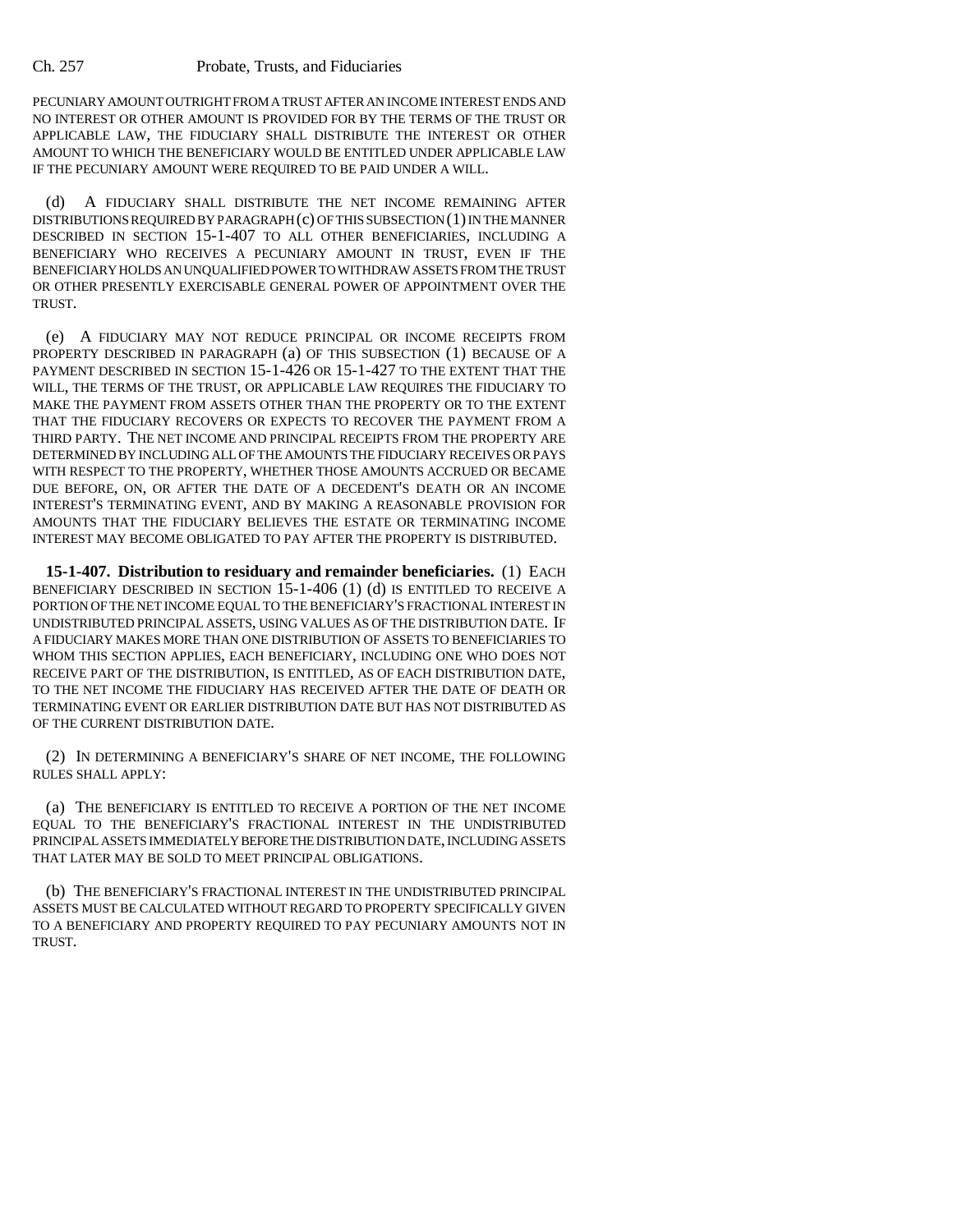(c) THE BENEFICIARY'S FRACTIONAL INTEREST IN THE UNDISTRIBUTED PRINCIPAL ASSETS MUST BE CALCULATED ON THE BASIS OF THE AGGREGATE VALUE OF THOSE ASSETS AS OF THE DISTRIBUTION DATE WITHOUT REDUCING THE VALUE BY ANY UNPAID PRINCIPAL OBLIGATION.

(d) THE DISTRIBUTION DATE FOR PURPOSES OF THIS SECTION MAY BE THE DATE AS OF WHICH THE FIDUCIARY CALCULATES THE VALUE OF THE ASSETS IF THAT DATE IS REASONABLY NEAR THE DATE ON WHICH ASSETS ARE ACTUALLY DISTRIBUTED.

(3) IF A FIDUCIARY DOES NOT DISTRIBUTE ALL OF THE COLLECTED BUT UNDISTRIBUTED NET INCOME TO EACH PERSON AS OF A DISTRIBUTION DATE, THE FIDUCIARY SHALL MAINTAIN APPROPRIATE RECORDS SHOWING THE INTEREST OF EACH BENEFICIARY IN THAT NET INCOME.

(4) A FIDUCIARY MAY APPLY THE RULES IN THIS SECTION, TO THE EXTENT THAT THE FIDUCIARY CONSIDERS IT APPROPRIATE, TO NET GAIN OR LOSS REALIZED AFTER THE DATE OF DEATH OR TERMINATING EVENT OR EARLIER DISTRIBUTION DATE FROM THE DISPOSITION OF A PRINCIPAL ASSET IF THIS SECTION APPLIES TO THE INCOME FROM THE ASSET.

## SUBPART 3 APPORTIONMENT AT BEGINNING AND END OF INCOME INTEREST

**15-1-408. When right to income begins and ends.** (1) AN INCOME BENEFICIARY IS ENTITLED TO NET INCOME FROM THE DATE ON WHICH THE INCOME INTEREST BEGINS. AN INCOME INTEREST BEGINS ON THE DATE SPECIFIED IN THE TERMS OF THE TRUST OR, IF NO DATE IS SPECIFIED, ON THE DATE AN ASSET BECOMES SUBJECT TO A TRUST OR SUCCESSIVE INCOME INTEREST.

(2) AN ASSET BECOMES SUBJECT TO A TRUST:

(a) ON THE DATE IT IS TRANSFERRED TO THE TRUST IN THE CASE OF AN ASSET THAT IS TRANSFERRED TO A TRUST DURING THE TRANSFEROR'S LIFE;

(b) ON THE DATE OF A TESTATOR'S DEATH IN THE CASE OF AN ASSET THAT BECOMES SUBJECT TO A TRUST BY REASON OF A WILL, EVEN IF THERE IS AN INTERVENING PERIOD OF ADMINISTRATION OF THE TESTATOR'S ESTATE; OR

(c) ON THE DATE OF AN INDIVIDUAL'S DEATH IN THE CASE OF AN ASSET THAT IS TRANSFERRED TO A FIDUCIARY BY A THIRD PARTY BECAUSE OF THE INDIVIDUAL'S DEATH.

(3) AN ASSET BECOMES SUBJECT TO A SUCCESSIVE INCOME INTEREST ON THE DAY AFTER THE PRECEDING INCOME INTEREST ENDS, AS DETERMINED UNDER SUBSECTION (4) OF THIS SECTION, EVEN IF THERE IS AN INTERVENING PERIOD OF ADMINISTRATION TO WIND UP THE PRECEDING INCOME INTEREST.

(4) AN INCOME INTEREST ENDS ON THE DAY BEFORE AN INCOME BENEFICIARY DIES OR ANOTHER TERMINATING EVENT OCCURS, OR ON THE LAST DAY OF A PERIOD DURING WHICH THERE IS NO BENEFICIARY TO WHOM A TRUSTEE MAY DISTRIBUTE INCOME.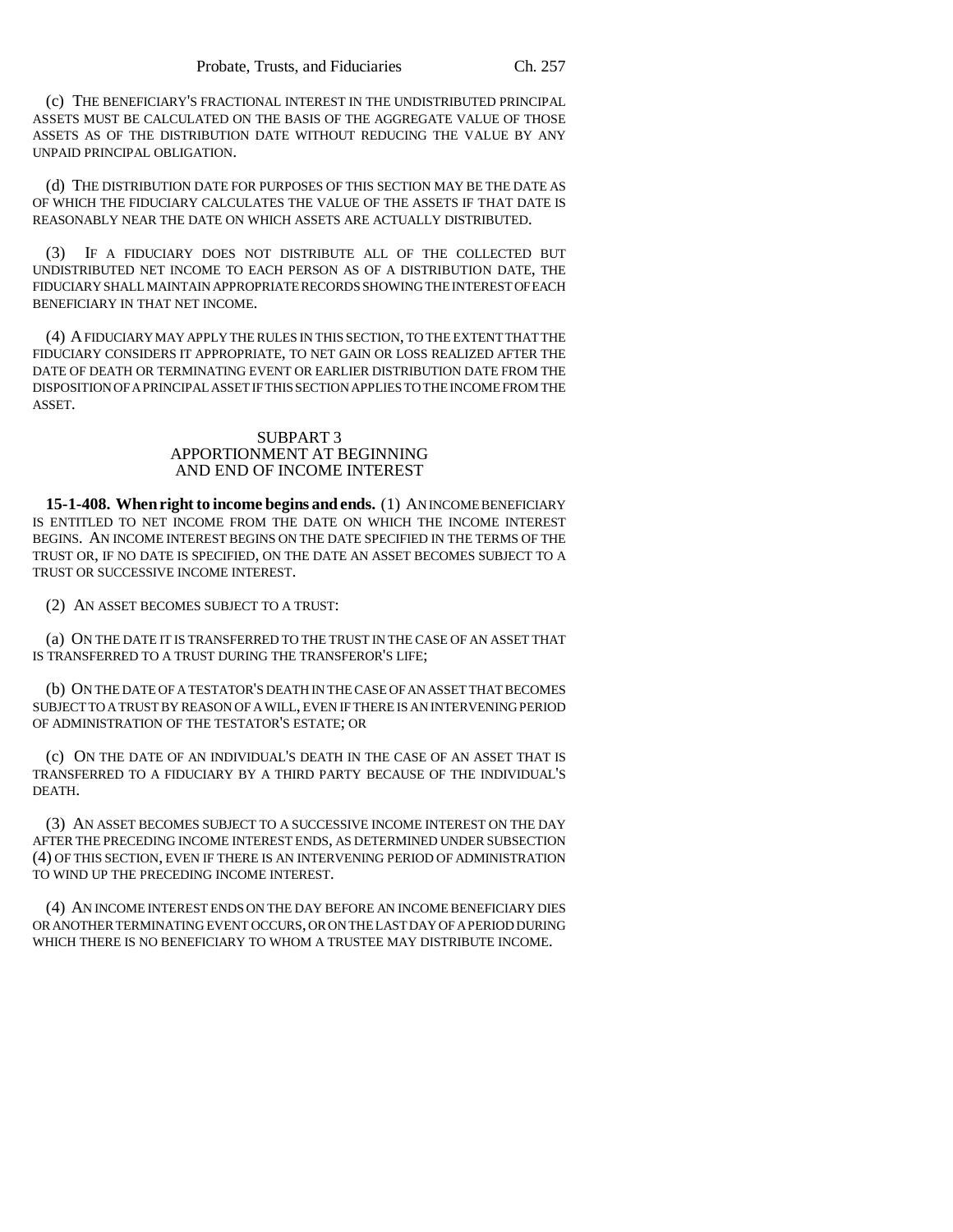**15-1-409. Apportionment of receipts and disbursements when decedent dies or income interest begins.** (1) A TRUSTEE SHALL ALLOCATE AN INCOME RECEIPT OR DISBURSEMENT, OTHER THAN ONE TO WHICH SECTION 15-1-406 (1) (a) APPLIES, TO PRINCIPAL IF ITS DUE DATE OCCURS BEFORE A DECEDENT DIES IN THE CASE OF AN ESTATE OR BEFORE AN INCOME INTEREST BEGINS IN THE CASE OF A TRUST OR SUCCESSIVE INCOME INTEREST.

(2) A TRUSTEE SHALL ALLOCATE AN INCOME RECEIPT OR DISBURSEMENT TO INCOME IF ITS DUE DATE OCCURS ON OR AFTER THE DATE ON WHICH A DECEDENT DIES OR AN INCOME INTEREST BEGINS AND IT IS A PERIODIC DUE DATE. AN INCOME RECEIPT OR DISBURSEMENT MUST BE TREATED AS ACCRUING FROM DAY TO DAY IF ITS DUE DATE IS NOT PERIODIC OR IT HAS NO DUE DATE. THE PORTION OF THE RECEIPT OR DISBURSEMENT ACCRUING BEFORE THE DATE ON WHICH A DECEDENT DIES OR AN INCOME INTEREST BEGINS MUST BE ALLOCATED TO PRINCIPAL AND THE BALANCE MUST BE ALLOCATED TO INCOME.

(3) AN ITEM OF INCOME OR AN OBLIGATION IS DUE ON THE DATE THE PAYER IS REQUIRED TO MAKE A PAYMENT. IF A PAYMENT DATE IS NOT STATED, THERE IS NO DUE DATE FOR THE PURPOSES OF THIS PART 4. DISTRIBUTIONS TO SHAREHOLDERS OR OTHER OWNERS FROM AN ENTITY TO WHICH SECTION 15-1-411 APPLIES ARE DEEMED TO BE DUE ON THE DATE FIXED BY THE ENTITY FOR DETERMINING WHO IS ENTITLED TO RECEIVE THE DISTRIBUTION OR, IF NO DATE IS FIXED, ON THE DECLARATION DATE FOR THE DISTRIBUTION. A DUE DATE IS PERIODIC FOR RECEIPTS OR DISBURSEMENTS THAT MUST BE PAID AT REGULAR INTERVALS UNDER A LEASE OR AN OBLIGATION TO PAY INTEREST OR IF AN ENTITY CUSTOMARILY MAKES DISTRIBUTIONS AT REGULAR INTERVALS.

**15-1-410. Apportionment when income interest ends.** (1) FOR THE PURPOSES OF THIS SECTION, "UNDISTRIBUTED INCOME" MEANS NET INCOME RECEIVED BEFORE THE DATE ON WHICH AN INCOME INTEREST ENDS. THE TERM DOES NOT INCLUDE AN ITEM OF INCOME OR EXPENSE THAT IS DUE OR ACCRUED OR NET INCOME THAT HAS BEEN ADDED OR IS REQUIRED TO BE ADDED TO PRINCIPAL UNDER THE TERMS OF THE TRUST.

(2) WHEN A MANDATORY INCOME INTEREST ENDS, THE TRUSTEE SHALL PAY TO A MANDATORY INCOME BENEFICIARY WHO SURVIVES THAT DATE, OR THE ESTATE OF A DECEASED MANDATORY INCOME BENEFICIARY WHOSE DEATH CAUSES THE INTEREST TO END, THE BENEFICIARY'S SHARE OF THE UNDISTRIBUTED INCOME THAT IS NOT DISPOSED OF UNDER THE TERMS OF THE TRUST UNLESS THE BENEFICIARY HAS AN UNQUALIFIED POWER TO REVOKE MORE THAN FIVE PERCENT OF THE TRUST IMMEDIATELY BEFORE THE INCOME INTEREST ENDS. IN THE LATTER CASE, THE UNDISTRIBUTED INCOME FROM THE PORTION OF THE TRUST THAT MAY BE REVOKED MUST BE ADDED TO PRINCIPAL.

(3) WHEN A TRUSTEE'S OBLIGATION TO PAY A FIXED ANNUITY OR A FIXED FRACTION OF THE VALUE OF THE TRUST'S ASSETS ENDS, THE TRUSTEE SHALL PRORATE THE FINAL PAYMENT IF AND TO THE EXTENT REQUIRED BY APPLICABLE LAW TO ACCOMPLISH A PURPOSE OF THE TRUST OR ITS SETTLOR RELATING TO INCOME, GIFT, ESTATE, OR OTHER TAX REQUIREMENTS.

SUBPART 4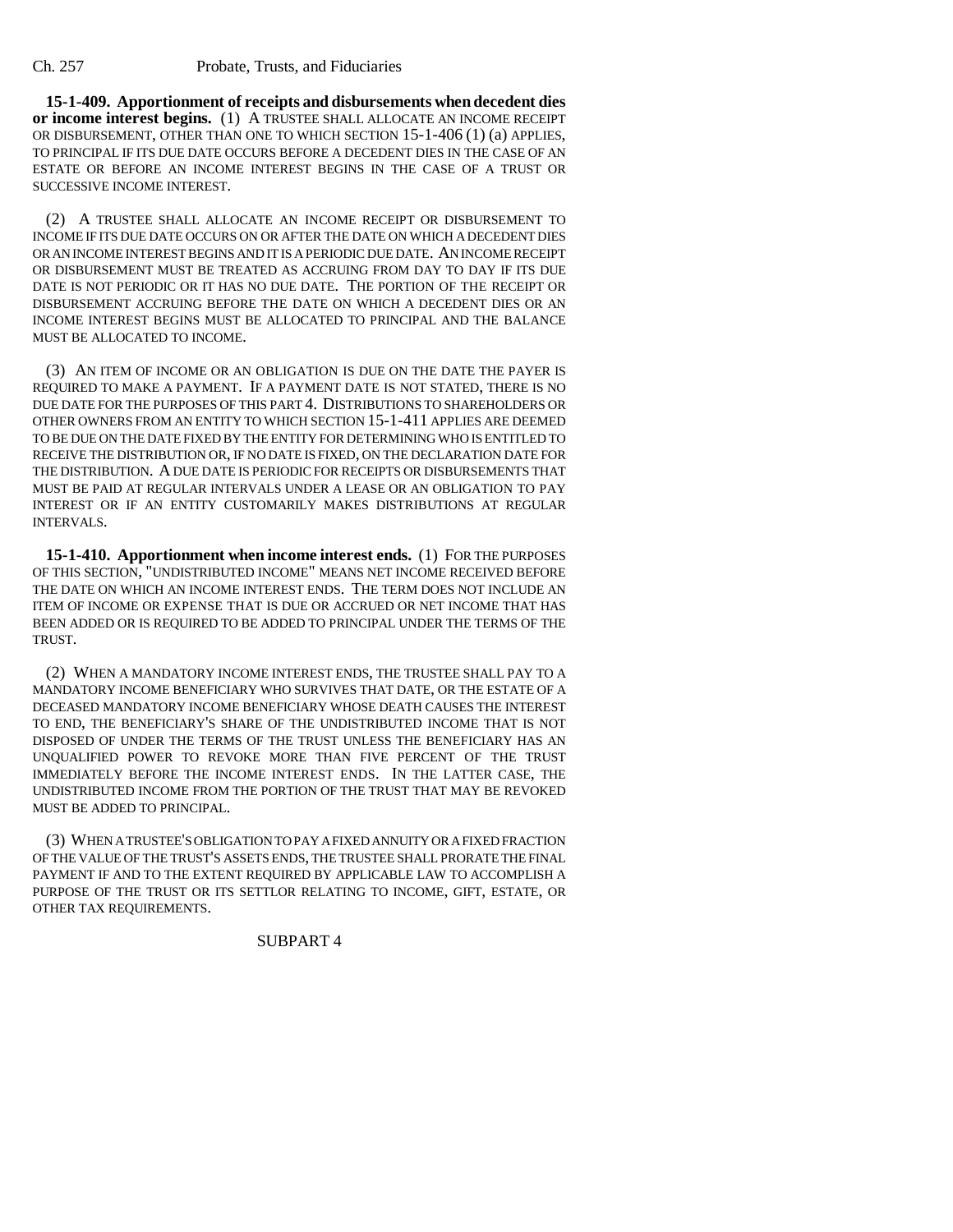## ALLOCATION OF RECEIPTS DURING ADMINISTRATION OF TRUST

**15-1-411. Character of receipts.** (1) FOR THE PURPOSES OF THIS SECTION, "ENTITY" MEANS A CORPORATION, PARTNERSHIP, LIMITED LIABILITY COMPANY, REGULATED INVESTMENT COMPANY, REAL ESTATE INVESTMENT TRUST, COMMON TRUST FUND, OR ANY OTHER ORGANIZATION IN WHICH A TRUSTEE HAS AN INTEREST OTHER THAN A TRUST OR ESTATE GOVERNED BY SECTION 15-1-412, A BUSINESS OR ACTIVITY GOVERNED BY SECTION 15-1-413, OR AN ASSET-BACKED SECURITY GOVERNED BY SECTION 15-1-425.

(2) EXCEPT AS OTHERWISE PROVIDED IN THIS SECTION, A TRUSTEE SHALL ALLOCATE TO INCOME MONEY RECEIVED FROM AN ENTITY.

(3) A TRUSTEE SHALL ALLOCATE THE FOLLOWING RECEIPTS FROM AN ENTITY TO PRINCIPAL:

(a) PROPERTY OTHER THAN MONEY;

(b) MONEY RECEIVED IN ONE DISTRIBUTION OR A SERIES OF RELATED DISTRIBUTIONS IN EXCHANGE FOR PART OR ALL OF A TRUST'S INTEREST IN THE ENTITY;

(c) MONEY RECEIVED IN TOTAL OR PARTIAL LIQUIDATION OF THE ENTITY; AND

(d) MONEY RECEIVED FROM AN ENTITY THAT IS A REGULATED INVESTMENT COMPANY OR A REAL ESTATE INVESTMENT TRUST IF THE MONEY DISTRIBUTED IS A CAPITAL GAIN DIVIDEND FOR FEDERAL INCOME TAX PURPOSES.

(4) MONEY IS RECEIVED IN PARTIAL LIQUIDATION:

(a) TO THE EXTENT THAT THE ENTITY, AT OR NEAR THE TIME OF A DISTRIBUTION, INDICATES THAT IT IS A DISTRIBUTION IN PARTIAL LIQUIDATION; OR

(b) IF THE TOTAL AMOUNT OF MONEY AND PROPERTY RECEIVED IN A DISTRIBUTION OR SERIES OF RELATED DISTRIBUTIONS IS GREATER THAN TWENTY PERCENT OF THE ENTITY'S GROSS ASSETS, AS SHOWN BY THE ENTITY'S YEAR-END FINANCIAL STATEMENTS IMMEDIATELY PRECEDING THE INITIAL RECEIPT.

(5) MONEY IS NOT RECEIVED IN PARTIAL LIQUIDATION, NOR MAY IT BE TAKEN INTO ACCOUNT UNDER PARAGRAPH (b) OF SUBSECTION 4 OF THIS SECTION, TO THE EXTENT THAT IT DOES NOT EXCEED THE AMOUNT OF INCOME TAX THAT A TRUSTEE OR BENEFICIARY MUST PAY ON TAXABLE INCOME OF THE ENTITY THAT DISTRIBUTES THE MONEY.

(6) A TRUSTEE MAY RELY UPON A STATEMENT MADE BY AN ENTITY ABOUT THE SOURCE OR CHARACTER OF A DISTRIBUTION IF THE STATEMENT IS MADE AT OR NEAR THE TIME OF DISTRIBUTION BY THE ENTITY'S BOARD OF DIRECTORS OR OTHER PERSON OR GROUP OF PERSONS AUTHORIZED TO EXERCISE POWERS TO PAY MONEY OR TRANSFER PROPERTY COMPARABLE TO THOSE OF A CORPORATION'S BOARD OF DIRECTORS.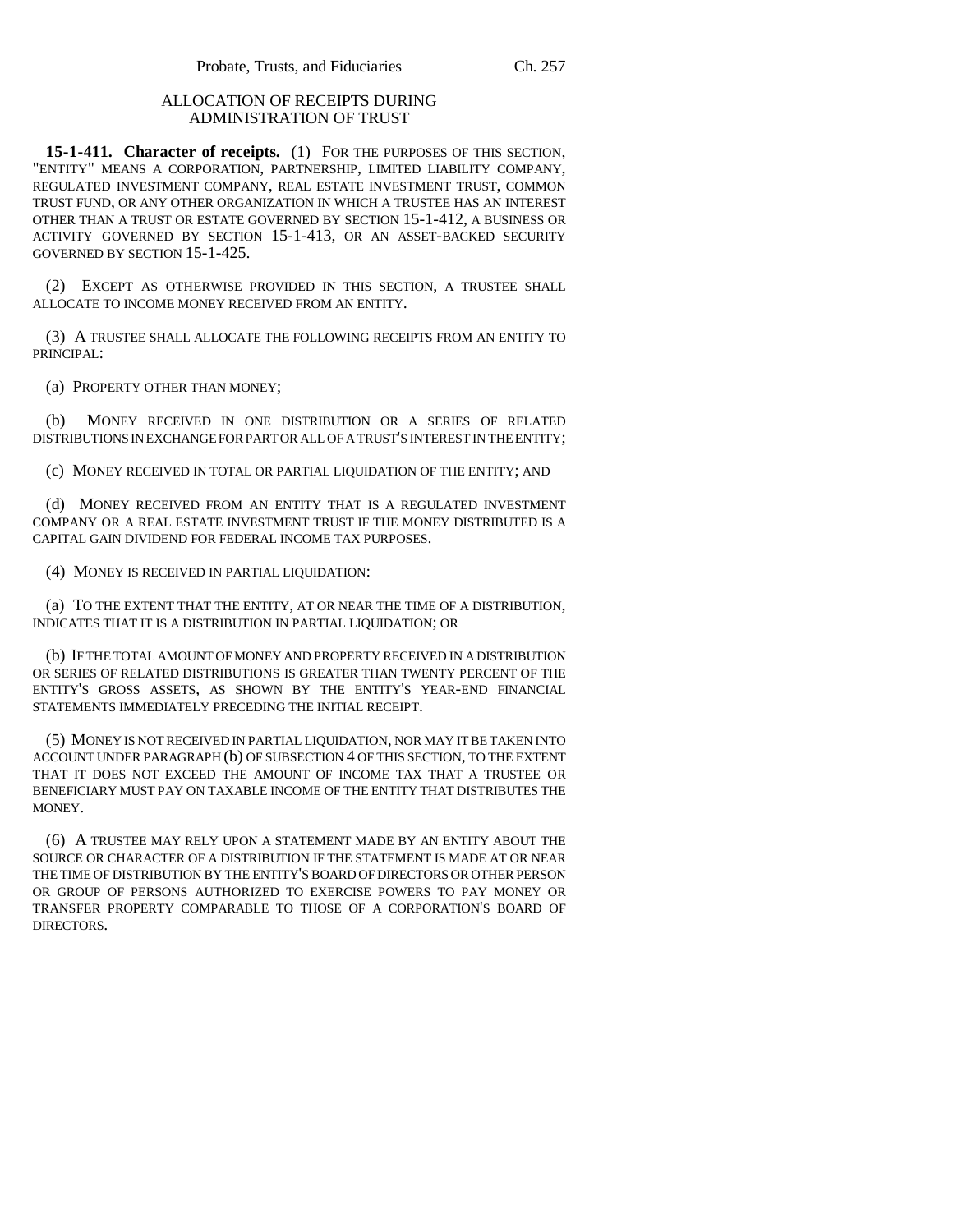**15-1-412. Distribution from trust or estate.** A TRUSTEE SHALL ALLOCATE TO INCOME AN AMOUNT RECEIVED AS A DISTRIBUTION OF INCOME FROM A TRUST OR AN ESTATE IN WHICH THE TRUST HAS AN INTEREST OTHER THAN A PURCHASED INTEREST, AND SHALL ALLOCATE TO PRINCIPAL AN AMOUNT RECEIVED AS A DISTRIBUTION OF PRINCIPAL FROM SUCH A TRUST OR ESTATE. IF A TRUSTEE PURCHASES AN INTEREST IN A TRUST THAT IS AN INVESTMENT ENTITY, OR A DECEDENT OR DONOR TRANSFERS AN INTEREST IN SUCH A TRUST TO A TRUSTEE, SECTION 15-1-411 OR SECTION 15-1-425 SHALL APPLY TO A RECEIPT FROM THE TRUST.

**15-1-413. Business and other activities conducted by trustee.** (1) IF A TRUSTEE WHO CONDUCTS A BUSINESS OR OTHER ACTIVITY DETERMINES THAT IT IS IN THE BEST INTEREST OF ALL THE BENEFICIARIES TO ACCOUNT SEPARATELY FOR THE BUSINESS OR ACTIVITY INSTEAD OF ACCOUNTING FOR IT AS PART OF THE TRUST'S GENERAL ACCOUNTING RECORDS, THE TRUSTEE MAY MAINTAIN SEPARATE ACCOUNTING RECORDS FOR ITS TRANSACTIONS, WHETHER OR NOT ITS ASSETS ARE SEGREGATED FROM OTHER TRUST ASSETS.

(2) A TRUSTEE WHO ACCOUNTS SEPARATELY FOR A BUSINESS OR OTHER ACTIVITY MAY DETERMINE THE EXTENT TO WHICH ITS NET CASH RECEIPTS MUST BE RETAINED FOR WORKING CAPITAL, THE ACQUISITION OR REPLACEMENT OF FIXED ASSETS, AND OTHER REASONABLY FORESEEABLE NEEDS OF THE BUSINESS OR ACTIVITY, AND THE EXTENT TO WHICH THE REMAINING NET CASH RECEIPTS ARE ACCOUNTED FOR AS PRINCIPAL OR INCOME IN THE TRUST'S GENERAL ACCOUNTING RECORDS. IF A TRUSTEE SELLS ASSETS OF THE BUSINESS OR OTHER ACTIVITY, OTHER THAN IN THE ORDINARY COURSE OF THE BUSINESS OR ACTIVITY, THE TRUSTEE SHALL ACCOUNT FOR THE NET AMOUNT RECEIVED AS PRINCIPAL IN THE TRUST'S GENERAL ACCOUNTING RECORDS TO THE EXTENT THE TRUSTEE DETERMINES THAT THE AMOUNT RECEIVED IS NO LONGER REQUIRED IN THE CONDUCT OF THE BUSINESS.

(3) ACTIVITIES FOR WHICH A TRUSTEE MAY MAINTAIN SEPARATE ACCOUNTING RECORDS INCLUDE:

(a) RETAIL, MANUFACTURING, SERVICE, AND OTHER TRADITIONAL BUSINESS ACTIVITIES;

(b) FARMING;

(c) RAISING AND SELLING LIVESTOCK AND OTHER ANIMALS;

(d) MANAGEMENT OF RENTAL PROPERTIES;

(e) EXTRACTION OF MINERALS AND OTHER NATURAL RESOURCES;

(f) TIMBER OPERATIONS; AND

(g) ACTIVITIES GOVERNED BY SECTION 15-1-424.

**15-1-414. Principal receipts.** (1) A TRUSTEE SHALL ALLOCATE TO PRINCIPAL:

(a) TO THE EXTENT NOT ALLOCATED TO INCOME UNDER THIS PART 4, ASSETS RECEIVED FROM A TRANSFEROR DURING THE TRANSFEROR'S LIFETIME, A DECEDENT'S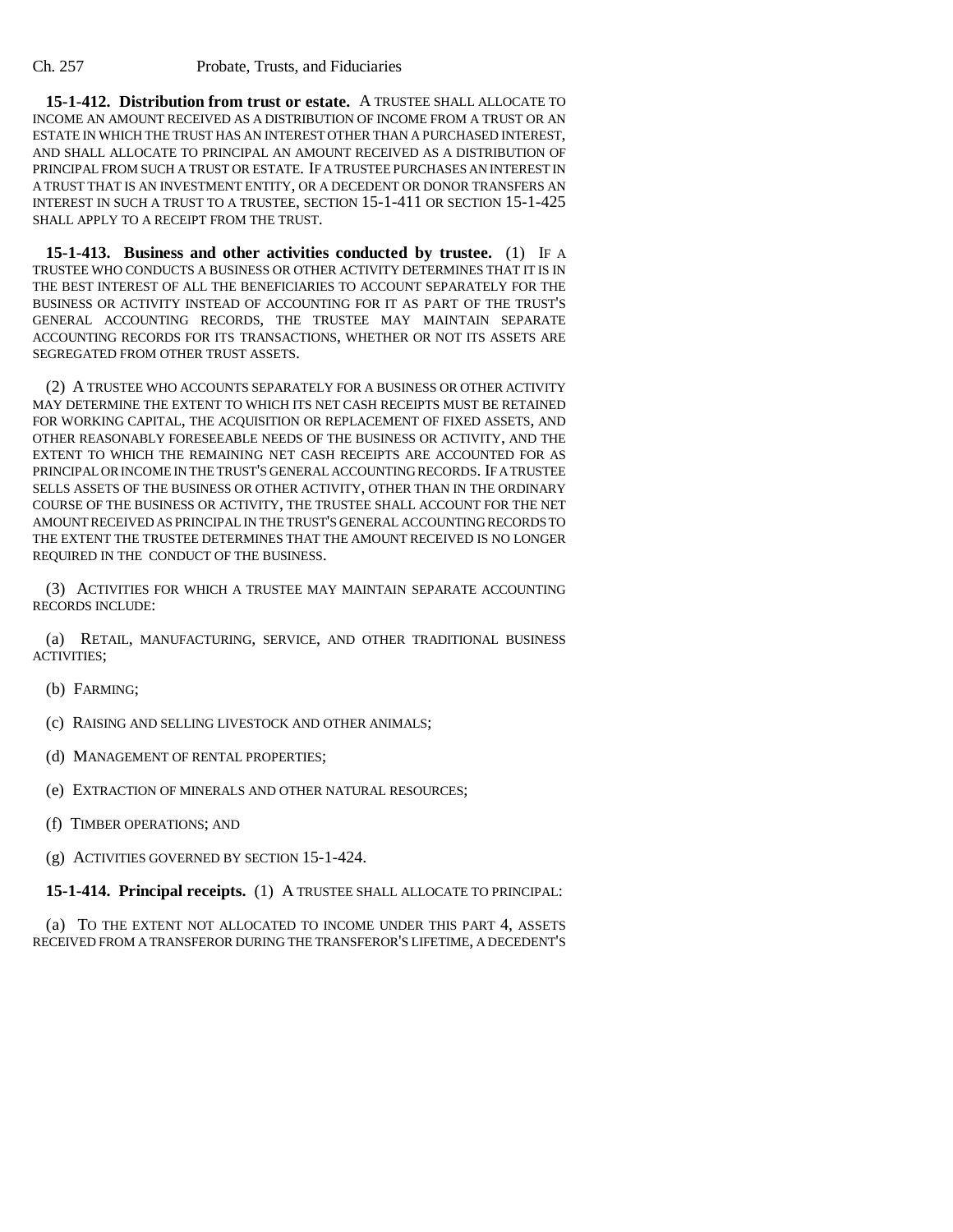ESTATE, A TRUST WITH A TERMINATING INCOME INTEREST, OR A PAYER UNDER A CONTRACT NAMING THE TRUST OR ITS TRUSTEE AS BENEFICIARY;

(b) MONEY OR OTHER PROPERTY RECEIVED FROM THE SALE, EXCHANGE, LIQUIDATION, OR CHANGE IN FORM OF A PRINCIPAL ASSET, INCLUDING REALIZED PROFIT, SUBJECT TO THIS SUBPART 4;

(c) AMOUNTS RECOVERED FROM THIRD PARTIES TO REIMBURSE THE TRUST BECAUSE OF DISBURSEMENTS DESCRIBED IN SECTION 15-1-427 (1) (g) OR FOR OTHER REASONS TO THE EXTENT NOT BASED ON THE LOSS OF INCOME;

(d) PROCEEDS OF PROPERTY TAKEN BY EMINENT DOMAIN, BUT A SEPARATE AWARD MADE FOR THE LOSS OF INCOME WITH RESPECT TO AN ACCOUNTING PERIOD DURING WHICH A CURRENT INCOME BENEFICIARY HAD A MANDATORY INCOME INTEREST IS INCOME;

(e) NET INCOME RECEIVED IN AN ACCOUNTING PERIOD DURING WHICH THERE IS NO BENEFICIARY TO WHOM A TRUSTEE MAY OR MUST DISTRIBUTE INCOME; AND

(f) OTHER RECEIPTS AS PROVIDED IN SECTIONS 15-1-418 TO 15-1-425.

**15-1-415. Rental property.** TO THE EXTENT THAT A TRUSTEE ACCOUNTS FOR RECEIPTS FROM RENTAL PROPERTY PURSUANT TO THIS SECTION, THE TRUSTEE SHALL ALLOCATE TO INCOME AN AMOUNT RECEIVED AS RENT OF REAL OR PERSONAL PROPERTY, INCLUDING AN AMOUNT RECEIVED FOR CANCELLATION OR RENEWAL OF A LEASE. AN AMOUNT RECEIVED AS A REFUNDABLE DEPOSIT, INCLUDING A SECURITY DEPOSIT OR A DEPOSIT THAT IS TO BE APPLIED AS RENT FOR FUTURE PERIODS, MUST BE ADDED TO PRINCIPAL AND HELD SUBJECT TO THE TERMS OF THE LEASE AND IS NOT AVAILABLE FOR DISTRIBUTION TO A BENEFICIARY UNTIL THE TRUSTEE'S CONTRACTUAL OBLIGATIONS HAVE BEEN SATISFIED WITH RESPECT TO THAT AMOUNT.

**15-1-416. Obligation to pay money.** (1) AN AMOUNT RECEIVED AS INTEREST, WHETHER DETERMINED AT A FIXED, VARIABLE, OR FLOATING RATE, ON AN OBLIGATION TO PAY MONEY TO THE TRUSTEE, INCLUDING AN AMOUNT RECEIVED AS CONSIDERATION FOR PREPAYING PRINCIPAL, MUST BE ALLOCATED TO INCOME WITHOUT ANY PROVISION FOR AMORTIZATION OF PREMIUM.

(2) A TRUSTEE SHALL ALLOCATE TO PRINCIPAL AN AMOUNT RECEIVED FROM THE SALE, REDEMPTION, OR OTHER DISPOSITION OF AN OBLIGATION TO PAY MONEY TO THE TRUSTEE MORE THAN ONE YEAR AFTER IT IS PURCHASED OR ACQUIRED BY THE TRUSTEE, INCLUDING AN OBLIGATION WHOSE PURCHASE PRICE OR VALUE WHEN IT IS ACQUIRED IS LESS THAN ITS VALUE AT MATURITY. IF THE OBLIGATION MATURES WITHIN ONE YEAR AFTER IT IS PURCHASED OR ACQUIRED BY THE TRUSTEE, AN AMOUNT RECEIVED IN EXCESS OF ITS PURCHASE PRICE OR ITS VALUE WHEN ACQUIRED BY THE TRUST MUST BE ALLOCATED TO INCOME.

(3) THIS SECTION SHALL NOT APPLY TO AN OBLIGATION TO WHICH THE PROVISIONS OF SECTION 15-1-419, 15-1-420, 15-1-421, 15-1-422, 15-1-424, OR 15-1-425 APPLIES.

**15-1-417. Insurance policies and similar contracts.** (1) EXCEPT AS OTHERWISE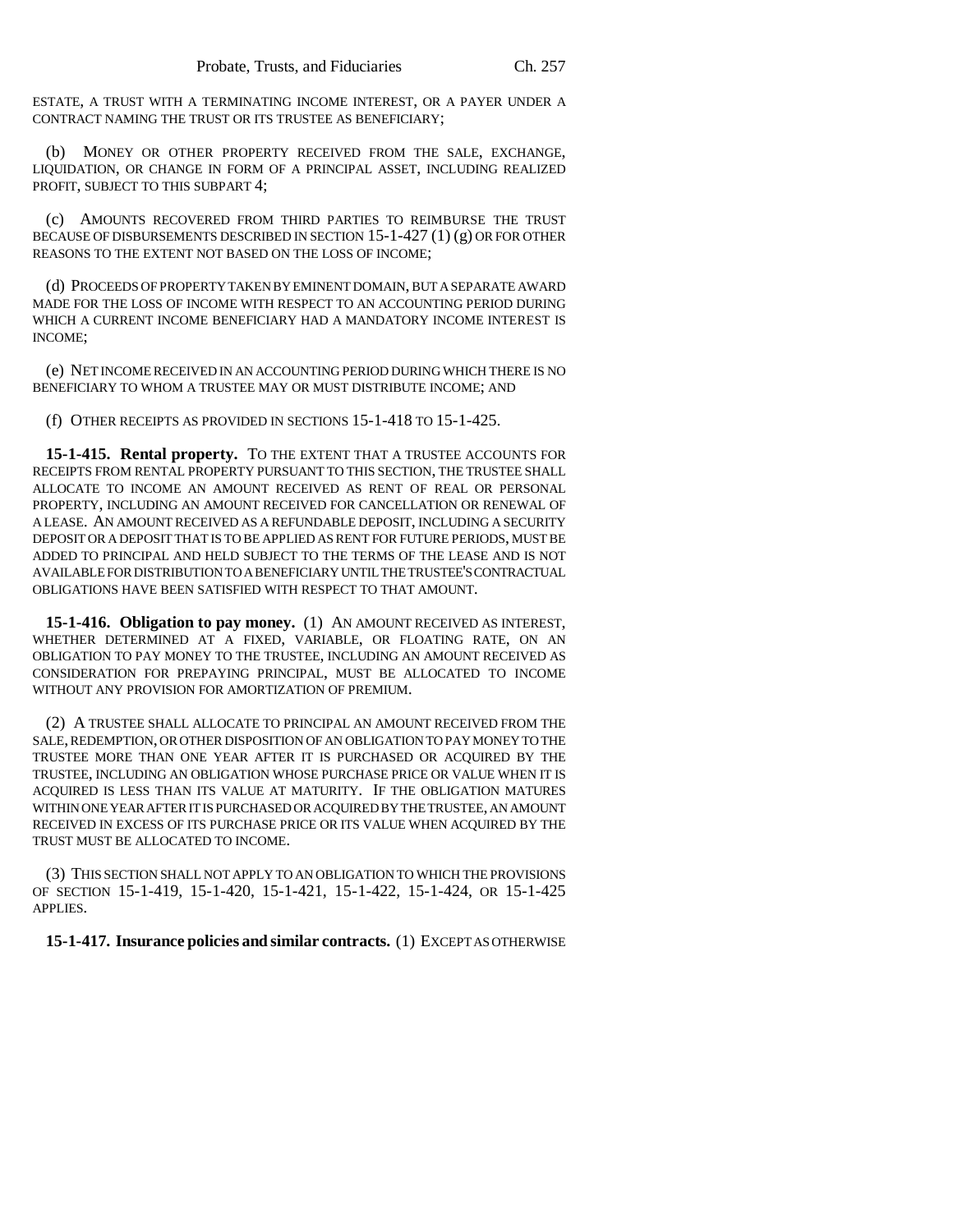PROVIDED IN SUBSECTION (2) OF THIS SECTION, A TRUSTEE SHALL ALLOCATE TO PRINCIPAL THE PROCEEDS OF A LIFE INSURANCE POLICY OR OTHER CONTRACT IN WHICH THE TRUST OR ITS TRUSTEE IS NAMED AS BENEFICIARY, INCLUDING A CONTRACT THAT INSURES THE TRUST OR ITS TRUSTEE AGAINST LOSS FOR DAMAGE TO, DESTRUCTION OF, OR LOSS OF TITLE TO A TRUST ASSET. THE TRUSTEE SHALL ALLOCATE DIVIDENDS ON AN INSURANCE POLICY TO INCOME IF THE PREMIUMS ON THE POLICY ARE PAID FROM INCOME, AND TO PRINCIPAL IF THE PREMIUMS ARE PAID FROM PRINCIPAL.

(2) A TRUSTEE SHALL ALLOCATE TO INCOME PROCEEDS OF A CONTRACT THAT INSURES THE TRUSTEE AGAINST LOSS OF OCCUPANCY OR OTHER USE BY AN INCOME BENEFICIARY, LOSS OF INCOME, OR, SUBJECT TO SECTION 15-1-413, LOSS OF PROFITS FROM A BUSINESS.

(3) THIS SECTION SHALL NOT APPLY TO A CONTRACT GOVERNED BY THE PROVISIONS OF SECTION 15-1-419.

**15-1-418. Insubstantial allocations not required.** (1) IF A TRUSTEE DETERMINES THAT AN ALLOCATION BETWEEN PRINCIPAL AND INCOME REQUIRED BY THE PROVISIONS OF SECTIONS 15-1-419 TO 15-1-422 OR SECTION 15-1-425 IS INSUBSTANTIAL, THE TRUSTEE MAY ALLOCATE THE ENTIRE AMOUNT TO PRINCIPAL UNLESS ONE OF THE CIRCUMSTANCES DESCRIBED IN SECTION 15-1-404 (3) APPLIES TO THE ALLOCATION. THIS POWER MAY BE EXERCISED BY A COTRUSTEE IN THE CIRCUMSTANCES DESCRIBED IN SECTION 15-1-404(4) AND MAY BE RELEASED FOR THE REASONS AND IN THE MANNER DESCRIBED IN SECTION 15-1-404 (5). AN ALLOCATION IS PRESUMED TO BE INSUBSTANTIAL IF:

(a) THE AMOUNT OF THE ALLOCATION WOULD INCREASE OR DECREASE NET INCOME IN AN ACCOUNTING PERIOD, AS DETERMINED BEFORE THE ALLOCATION, BY LESS THAN TEN PERCENT; OR

(b) THE VALUE OF THE ASSET PRODUCING THE RECEIPT FOR WHICH THE ALLOCATION WOULD BE MADE IS LESS THAN TEN PERCENT OF THE TOTAL VALUE OF THE TRUST'S ASSETS AT THE BEGINNING OF THE ACCOUNTING PERIOD.

**15-1-419. Deferred compensation, annuities, and similar payments.** (1) FOR PURPOSES OF THIS SECTION, "PAYMENT" MEANS A PAYMENT THAT A TRUSTEE MAY RECEIVE OVER A FIXED NUMBER OF YEARS OR DURING THE LIFE OF ONE OR MORE INDIVIDUALS BECAUSE OF SERVICES RENDERED OR PROPERTY TRANSFERRED TO THE PAYER IN EXCHANGE FOR FUTURE PAYMENTS. THE TERM INCLUDES A PAYMENT MADE IN MONEY OR PROPERTY FROM THE PAYER'S GENERAL ASSETS OR FROM A SEPARATE FUND CREATED BY THE PAYER, INCLUDING A PRIVATE OR COMMERCIAL ANNUITY, AN INDIVIDUAL RETIREMENT ACCOUNT, AND A PENSION, PROFIT-SHARING, STOCK-BONUS, OR STOCK-OWNERSHIP PLAN.

(2) TO THE EXTENT THAT A PAYMENT IS CHARACTERIZED AS INTEREST OR A DIVIDEND OR A PAYMENT MADE IN LIEU OF INTEREST OR A DIVIDEND, A TRUSTEE SHALL ALLOCATE IT TO INCOME. THE TRUSTEE SHALL ALLOCATE TO PRINCIPAL THE BALANCE OF THE PAYMENT AND ANY OTHER PAYMENT RECEIVED IN THE SAME ACCOUNTING PERIOD THAT IS NOT CHARACTERIZED AS INTEREST, A DIVIDEND, OR AN EQUIVALENT PAYMENT.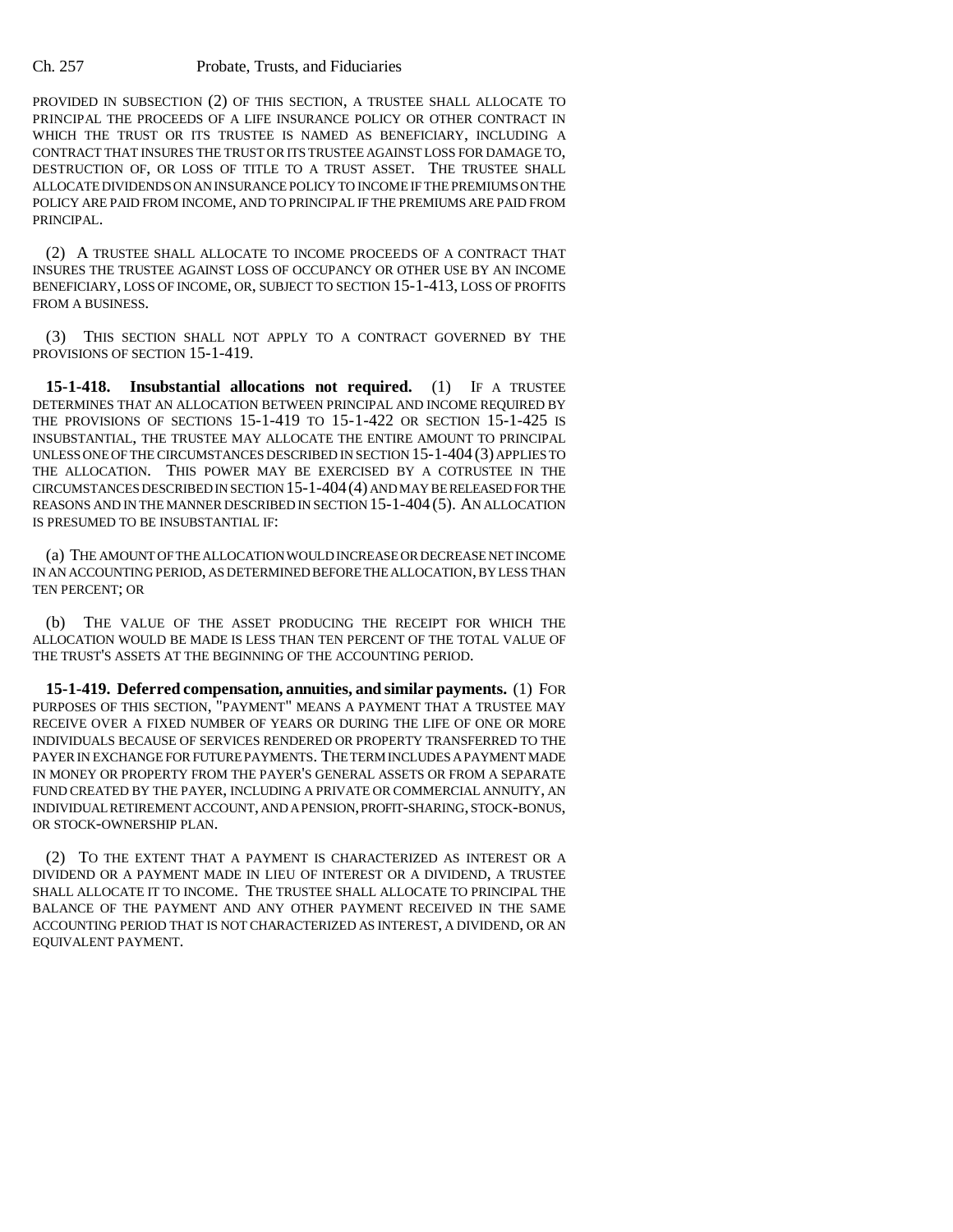(3) IF NO PART OF A PAYMENT IS CHARACTERIZED AS INTEREST, A DIVIDEND, OR AN EQUIVALENT PAYMENT, AND ALL OR PART OF THE PAYMENT IS REQUIRED TO BE MADE, A TRUSTEE SHALL ALLOCATE TO INCOME TEN PERCENT OF THE PART THAT IS REQUIRED TO BE MADE DURING THE ACCOUNTING PERIOD AND THE BALANCE TO PRINCIPAL. IF NO PART OF A PAYMENT IS REQUIRED TO BE MADE OR THE PAYMENT RECEIVED IS THE ENTIRE AMOUNT TO WHICH THE TRUSTEE IS ENTITLED, THE TRUSTEE SHALL ALLOCATE THE ENTIRE PAYMENT TO PRINCIPAL. FOR PURPOSES OF THIS SUBSECTION (3), A PAYMENT IS NOT "REQUIRED TO BE MADE" TO THE EXTENT THAT IT IS MADE BECAUSE THE TRUSTEE EXERCISES A RIGHT OF WITHDRAWAL.

(4) IF, TO OBTAIN AN ESTATE TAX MARITAL DEDUCTION FOR A TRUST, A TRUSTEE MUST ALLOCATE MORE OF A PAYMENT TO INCOME THAN PROVIDED FOR BY THIS SECTION, THE TRUSTEE SHALL ALLOCATE TO INCOME THE ADDITIONAL AMOUNT NECESSARY TO OBTAIN THE MARITAL DEDUCTION.

(5) THIS SECTION DOES NOT APPLY TO PAYMENTS GOVERNED BY THE PROVISIONS OF SECTION 15-1-420.

**15-1-420. Liquidating asset.** (1) FOR PURPOSES OF THIS SECTION, "LIQUIDATING ASSET" MEANS AN ASSET WHOSE VALUE WILL DIMINISH OR TERMINATE BECAUSE THE ASSET IS EXPECTED TO PRODUCE RECEIPTS FOR A PERIOD OF LIMITED DURATION. THE TERM INCLUDES A LEASEHOLD, PATENT, COPYRIGHT, ROYALTY RIGHT, AND RIGHT TO RECEIVE PAYMENTS DURING A PERIOD OF MORE THAN ONE YEAR UNDER AN ARRANGEMENT THAT DOES NOT PROVIDE FOR THE PAYMENT OF INTEREST ON THE UNPAID BALANCE. THE TERM DOES NOT INCLUDE A PAYMENT SUBJECT TO SECTION 15-1-419, RESOURCES SUBJECT TO SECTION 15-1-421, TIMBER SUBJECT TO SECTION 15-1-422, AN ACTIVITY SUBJECT TO SECTION 15-1-424, AN ASSET SUBJECT TO SECTION 15-1-425, OR ANY ASSET FOR WHICH THE TRUSTEE ESTABLISHES A RESERVE FOR DEPRECIATION UNDER SECTION 15-1-428.

(2) A TRUSTEE SHALL ALLOCATE TO INCOME TEN PERCENT OF THE RECEIPTS FROM A LIQUIDATING ASSET AND THE BALANCE TO PRINCIPAL.

**15-1-421. Minerals, water, and other natural resources.** (1) TO THE EXTENT THAT A TRUSTEE ACCOUNTS FOR RECEIPTS FROM AN INTEREST IN MINERALS OR OTHER NATURAL RESOURCES PURSUANT TO THIS SECTION, THE TRUSTEE SHALL ALLOCATE THEM AS FOLLOWS:

(a) IF RECEIVED AS NOMINAL DELAY RENTAL OR NOMINAL ANNUAL RENT ON A LEASE, A RECEIPT MUST BE ALLOCATED TO INCOME.

(b) IF RECEIVED FROM A PRODUCTION PAYMENT, A RECEIPT MUST BE ALLOCATED TO INCOME IF AND TO THE EXTENT THAT THE AGREEMENT CREATING THE PRODUCTION PAYMENT PROVIDES A FACTOR FOR INTEREST OR ITS EQUIVALENT. THE BALANCE MUST BE ALLOCATED TO PRINCIPAL.

(c) IF AN AMOUNT RECEIVED AS A ROYALTY, SHUT-IN-WELL PAYMENT, TAKE-OR-PAY PAYMENT, BONUS, OR DELAY RENTAL IS MORE THAN NOMINAL, NINETY PERCENT MUST BE ALLOCATED TO PRINCIPAL AND THE BALANCE TO INCOME.

(d) IF AN AMOUNT IS RECEIVED FROM A WORKING INTEREST OR ANY OTHER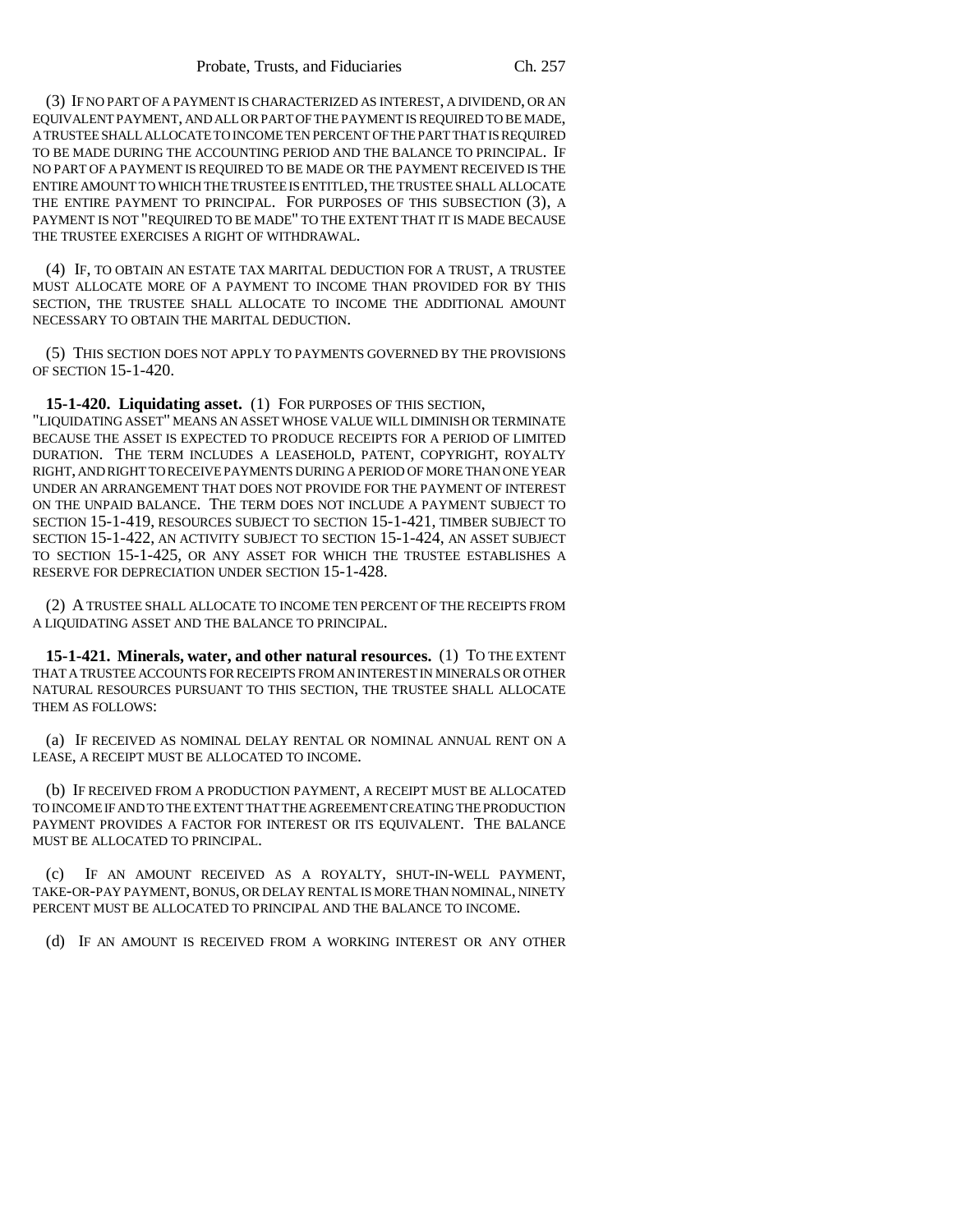INTEREST NOT PROVIDED FOR IN PARAGRAPH (a), (b), OR (c) OF THIS SUBSECTION (1), NINETY PERCENT OF THE NET AMOUNT RECEIVED MUST BE ALLOCATED TO PRINCIPAL AND THE BALANCE TO INCOME.

(2) AN AMOUNT RECEIVED ON ACCOUNT OF AN INTEREST IN WATER THAT IS RENEWABLE MUST BE ALLOCATED TO INCOME. IF THE WATER IS NOT RENEWABLE, NINETY PERCENT OF THE AMOUNT MUST BE ALLOCATED TO PRINCIPAL AND THE BALANCE TO INCOME.

(3) THIS PART 4 APPLIES WHETHER OR NOT A DECEDENT OR DONOR WAS EXTRACTING MINERALS, WATER, OR OTHER NATURAL RESOURCES BEFORE THE INTEREST BECAME SUBJECT TO THE TRUST.

(4) IF A TRUST OWNS AN INTEREST IN MINERALS, WATER, OR OTHER NATURAL RESOURCES ON THE EFFECTIVE DATE OF THIS PART 4, THE TRUSTEE MAY ALLOCATE RECEIPTS FROM THE INTEREST AS PROVIDED IN THIS PART 4 OR IN THE MANNER USED BY THE TRUSTEE BEFORE THE EFFECTIVE DATE OF THIS PART 4. IF THE TRUST ACQUIRES AN INTEREST IN MINERALS, WATER, OR OTHER NATURAL RESOURCES AFTER THE EFFECTIVE DATE OF THIS PART 4, THE TRUSTEE SHALL ALLOCATE RECEIPTS FROM THE INTEREST AS PROVIDED IN THIS PART 4.

**15-1-422. Timber.** (1) TO THE EXTENT THAT A TRUSTEE ACCOUNTS FOR RECEIPTS FROM THE SALE OF TIMBER AND RELATED PRODUCTS PURSUANT TO THIS SECTION, THE TRUSTEE SHALL ALLOCATE THE NET RECEIPTS:

(a) TO INCOME TO THE EXTENT THAT THE AMOUNT OF TIMBER REMOVED FROM THE LAND DOES NOT EXCEED THE RATE OF GROWTH OF THE TIMBER DURING THE ACCOUNTING PERIODS IN WHICH A BENEFICIARY HAS A MANDATORY INCOME INTEREST;

(b) TO PRINCIPAL TO THE EXTENT THAT THE AMOUNT OF TIMBER REMOVED FROM THE LAND EXCEEDS THE RATE OF GROWTH OF THE TIMBER OR THE NET RECEIPTS ARE FROM THE SALE OF STANDING TIMBER;

(c) TO OR BETWEEN INCOME AND PRINCIPAL IF THE NET RECEIPTS ARE FROM THE LEASE OF TIMBERLAND OR FROM A CONTRACT TO CUT TIMBER FROM LAND OWNED BY A TRUST, BY DETERMINING THE AMOUNT OF TIMBER REMOVED FROM THE LAND UNDER THE LEASE OR CONTRACT AND APPLYING THE RULES IN PARAGRAPHS (a) AND (b) OF THIS SUBSECTION (1); OR

(d) TO PRINCIPAL TO THE EXTENT THAT ADVANCE PAYMENTS, BONUSES, AND OTHER PAYMENTS ARE NOT ALLOCATED PURSUANT TO PARAGRAPH (a), (b), OR (c) OF THIS SUBSECTION (1);

(2) IN DETERMINING NET RECEIPTS TO BE ALLOCATED PURSUANT TO SUBSECTION (1) OF THIS SECTION, A TRUSTEE SHALL DEDUCT AND TRANSFER TO PRINCIPAL A REASONABLE AMOUNT FOR DEPLETION.

(3) THIS PART 4 APPLIES WHETHER OR NOT A DECEDENT OR TRANSFEROR WAS HARVESTING TIMBER FROM THE PROPERTY BEFORE IT BECAME SUBJECT TO THE TRUST.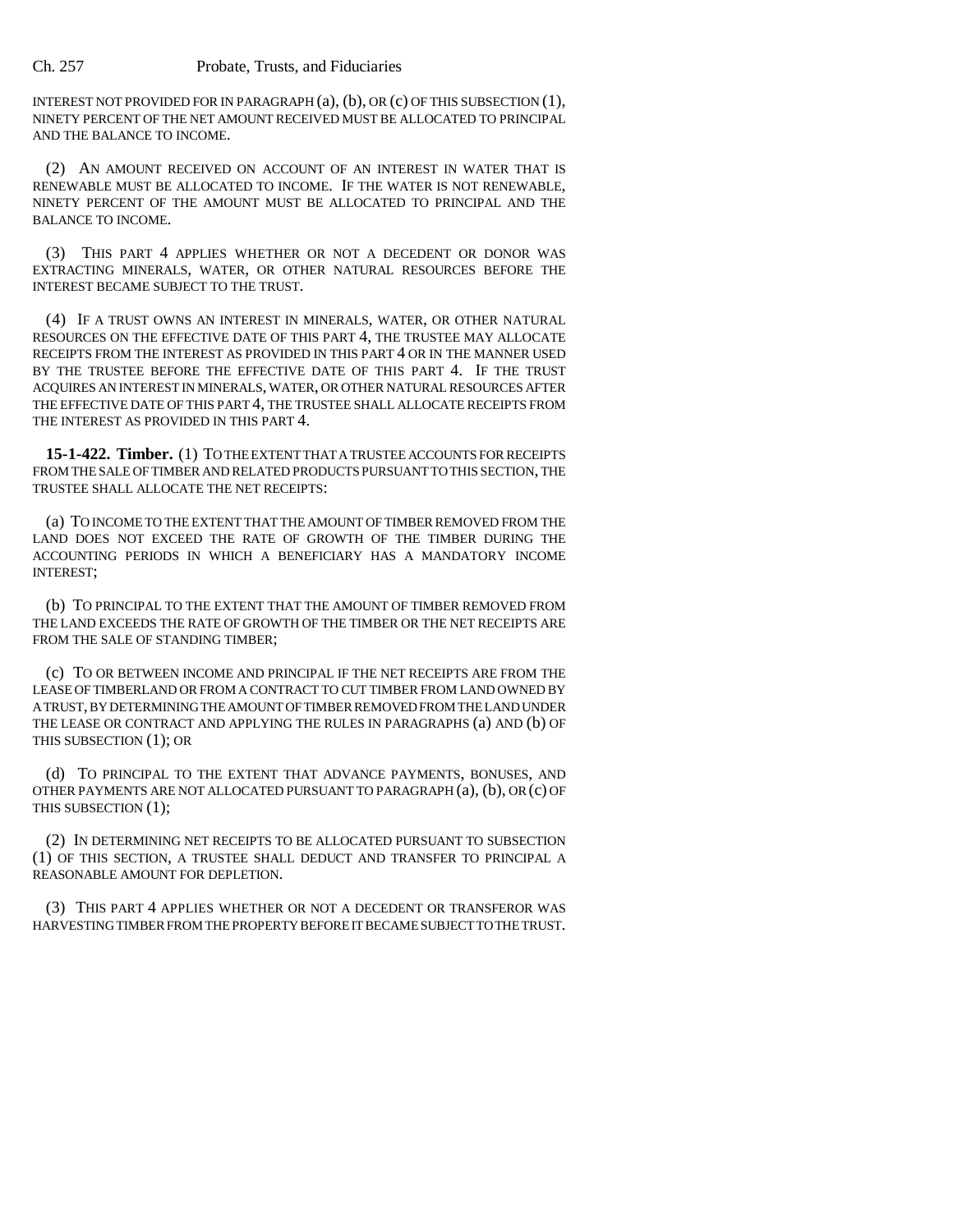(4) IF A TRUST OWNS AN INTEREST IN TIMBERLAND ON THE EFFECTIVE DATE OF THIS PART 4, THE TRUSTEE MAY ALLOCATE NET RECEIPTS FROM THE SALE OF TIMBER AND RELATED PRODUCTS AS PROVIDED IN THIS PART 4 OR IN THE MANNER USED BY THE TRUSTEE BEFORE THE EFFECTIVE DATE OF THIS PART 4. IF THE TRUST ACQUIRES AN INTEREST IN TIMBERLAND AFTER THE EFFECTIVE DATE OF THIS PART 4, THE TRUSTEE SHALL ALLOCATE NET RECEIPTS FROM THE SALE OF TIMBER AND RELATED PRODUCTS AS PROVIDED IN THIS PART 4.

**15-1-423. Property not productive of income.** (1) IF A MARITAL DEDUCTION IS ALLOWED FOR ALL OR PART OF A TRUST WHOSE ASSETS CONSIST SUBSTANTIALLY OF PROPERTY THAT DOES NOT PROVIDE THE SPOUSE WITH SUFFICIENT INCOME FROM OR USE OF THE TRUST ASSETS, AND IF THE AMOUNTS THAT THE TRUSTEE TRANSFERS FROM PRINCIPAL TO INCOME UNDER SECTION 15-1-404 AND DISTRIBUTES TO THE SPOUSE FROM PRINCIPAL PURSUANT TO THE TERMS OF THE TRUST ARE INSUFFICIENT TO PROVIDE THE SPOUSE WITH THE BENEFICIAL ENJOYMENT REQUIRED TO OBTAIN THE MARITAL DEDUCTION, THE SPOUSE MAY REQUIRE THE TRUSTEE TO MAKE PROPERTY PRODUCTIVE OF INCOME, CONVERT PROPERTY WITHIN A REASONABLE TIME, OR EXERCISE THE POWER CONFERRED BY SECTION 15-1-404 (1). THE TRUSTEE MAY DECIDE WHICH ACTION OR COMBINATION OF ACTIONS TO TAKE.

(2) IN CASES NOT GOVERNED BY THE PROVISIONS OF SUBSECTION (1) OF THIS SECTION, PROCEEDS FROM THE SALE OR OTHER DISPOSITION OF AN ASSET ARE PRINCIPAL WITHOUT REGARD TO THE AMOUNT OF INCOME THE ASSET PRODUCES DURING ANY ACCOUNTING PERIOD.

**15-1-424. Derivatives and options.** (1) FOR PURPOSES OF THIS SECTION, "DERIVATIVE" MEANS A CONTRACT OR FINANCIAL INSTRUMENT OR A COMBINATION OF CONTRACTS AND FINANCIAL INSTRUMENTS THAT GIVES A TRUST THE RIGHT OR OBLIGATION TO PARTICIPATE IN SOME OR ALL CHANGES IN THE PRICE OF A TANGIBLE OR INTANGIBLE ASSET OR GROUP OF ASSETS, OR CHANGES IN A RATE, AN INDEX OF PRICES OR RATES, OR OTHER MARKET INDICATOR FOR AN ASSET OR A GROUP OF ASSETS.

(2) TO THE EXTENT THAT A TRUSTEE DOES NOT ACCOUNT UNDER SECTION 15-1-413 FOR TRANSACTIONS IN DERIVATIVES, THE TRUSTEE SHALL ALLOCATE TO PRINCIPAL RECEIPTS FROM AND DISBURSEMENTS MADE IN CONNECTION WITH THOSE TRANSACTIONS.

(3) IF A TRUSTEE GRANTS AN OPTION TO BUY PROPERTY FROM THE TRUST, WHETHER OR NOT THE TRUST OWNS THE PROPERTY WHEN THE OPTION IS GRANTED, GRANTS AN OPTION THAT PERMITS ANOTHER PERSON TO SELL PROPERTY TO THE TRUST, OR ACQUIRES AN OPTION TO BUY PROPERTY FOR THE TRUST OR AN OPTION TO SELL AN ASSET OWNED BY THE TRUST, AND THE TRUSTEE OR OTHER OWNER OF THE ASSET IS REQUIRED TO DELIVER THE ASSET IF THE OPTION IS EXERCISED, AN AMOUNT RECEIVED FOR GRANTING THE OPTION MUST BE ALLOCATED TO PRINCIPAL. AN AMOUNT PAID TO ACQUIRE THE OPTION MUST BE PAID FROM PRINCIPAL. A GAIN OR LOSS REALIZED UPON THE EXERCISE OF AN OPTION, INCLUDING AN OPTION GRANTED TO A SETTLOR OF THE TRUST FOR SERVICES RENDERED, MUST BE ALLOCATED TO PRINCIPAL.

**15-1-425. Asset-backed securities.** (1) FOR PURPOSES OF THIS SECTION,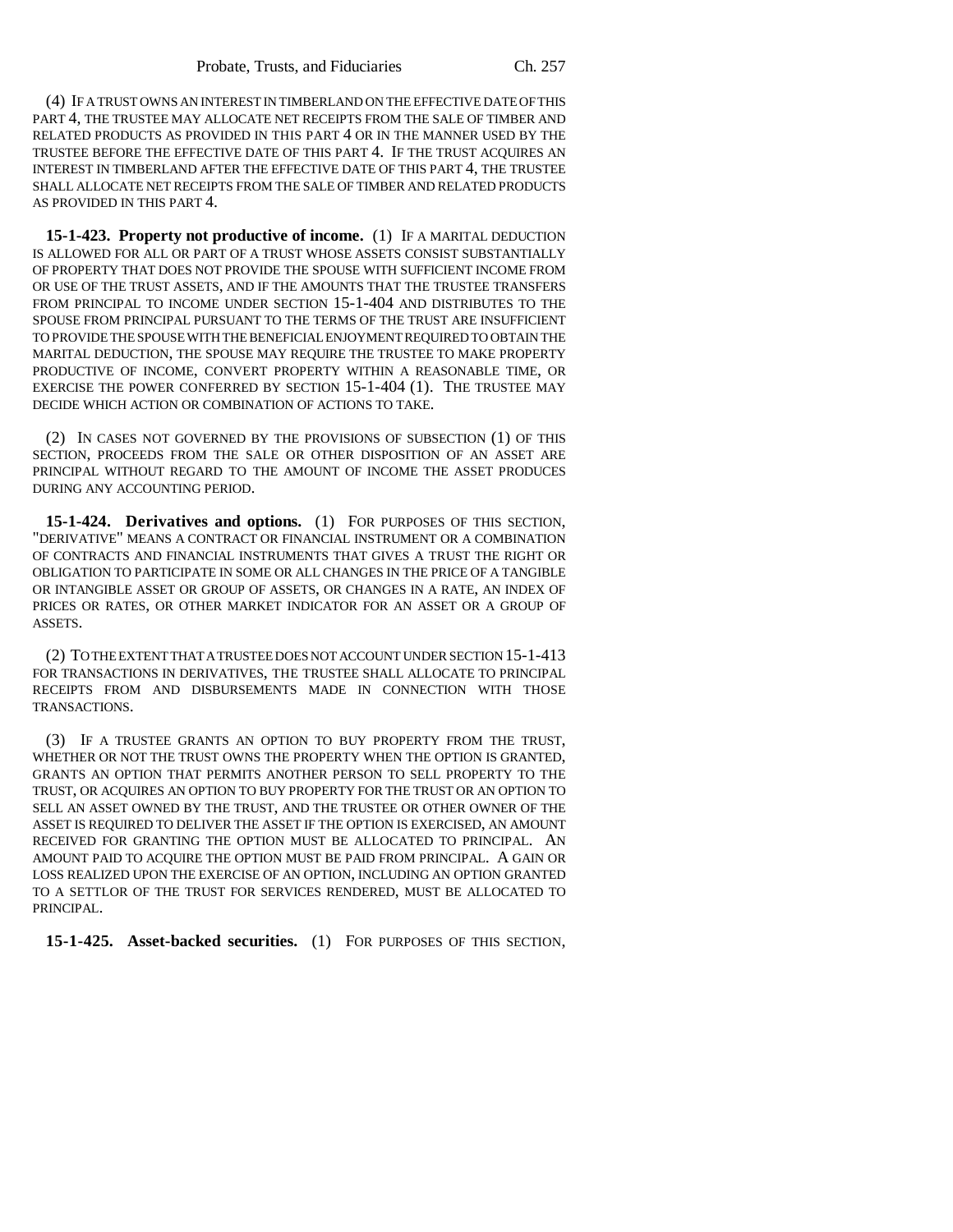"ASSET-BACKED SECURITY" MEANS AN ASSET WHOSE VALUE IS BASED UPON THE RIGHT IT GIVES THE OWNER TO RECEIVE DISTRIBUTIONS FROM THE PROCEEDS OF FINANCIAL ASSETS THAT PROVIDE COLLATERAL FOR THE SECURITY. THE TERM INCLUDES AN ASSET THAT GIVES THE OWNER THE RIGHT TO RECEIVE FROM THE COLLATERAL FINANCIAL ASSETS ONLY THE INTEREST OR OTHER CURRENT RETURN OR ONLY THE PROCEEDS OTHER THAN INTEREST OR CURRENT RETURN. THE TERM DOES NOT INCLUDE AN ASSET GOVERNED BY THE PROVISIONS OF SECTION 15-1-411 OR 15-1-419.

(2) IF A TRUST RECEIVES A PAYMENT FROM INTEREST OR OTHER CURRENT RETURN AND FROM OTHER PROCEEDS OF THE COLLATERAL FINANCIAL ASSETS, THE TRUSTEE SHALL ALLOCATE TO INCOME THE PORTION OF THE PAYMENT THAT THE PAYER IDENTIFIES AS BEING FROM INTEREST OR OTHER CURRENT RETURN AND SHALL ALLOCATE THE BALANCE OF THE PAYMENT TO PRINCIPAL.

(3) IF A TRUST RECEIVES ONE OR MORE PAYMENTS IN EXCHANGE FOR THE TRUST'S ENTIRE INTEREST IN AN ASSET-BACKED SECURITY IN ONE ACCOUNTING PERIOD, THE TRUSTEE SHALL ALLOCATE THE PAYMENTS TO PRINCIPAL. IF A PAYMENT IS ONE OF A SERIES OF PAYMENTS THAT WILL RESULT IN THE LIQUIDATION OF THE TRUST'S INTEREST IN THE SECURITY OVER MORE THAN ONE ACCOUNTING PERIOD, THE TRUSTEE SHALL ALLOCATE TEN PERCENT OF THE PAYMENT TO INCOME AND THE BALANCE TO PRINCIPAL.

## SUBPART 5 ALLOCATION OF DISBURSEMENTS DURING ADMINISTRATION OF TRUST

**15-1-426. Disbursements from income.** (1) A TRUSTEE SHALL MAKE THE FOLLOWING DISBURSEMENTS FROM INCOME TO THE EXTENT THAT THEY ARE NOT DISBURSEMENTS GOVERNED BY THE PROVISIONS OF SECTION 15-1-406 (1) (b) (II) OR  $(1)$  (b) (III):

(a) ONE-HALF OF THE REGULAR COMPENSATION OF THE TRUSTEE AND OF ANY PERSON PROVIDING INVESTMENT ADVISORY OR CUSTODIAL SERVICES TO THE TRUSTEE;

(b) ONE-HALF OF ALL EXPENSES FOR ACCOUNTINGS, JUDICIAL PROCEEDINGS, OR OTHER MATTERS THAT INVOLVE BOTH THE INCOME AND REMAINDER INTERESTS;

(c) ALL OF THE OTHER ORDINARY EXPENSES INCURRED IN CONNECTION WITH THE ADMINISTRATION, MANAGEMENT, OR PRESERVATION OF TRUST PROPERTY AND THE DISTRIBUTION OF INCOME, INCLUDING INTEREST, ORDINARY REPAIRS, REGULARLY RECURRING TAXES ASSESSED AGAINST PRINCIPAL, AND EXPENSES OF A PROCEEDING OR OTHER MATTER THAT CONCERNS PRIMARILY THE INCOME INTEREST; AND

(d) RECURRING PREMIUMS ON INSURANCE COVERING THE LOSS OF A PRINCIPAL ASSET OR THE LOSS OF INCOME FROM OR USE OF THE ASSET.

**15-1-427. Disbursements from principal.** (1) A TRUSTEE SHALL MAKE THE FOLLOWING DISBURSEMENTS FROM PRINCIPAL:

(a) THE REMAINING ONE-HALF OF THE DISBURSEMENTS DESCRIBED IN SECTION 15-1-426 (1) (a) AND SECTION 15-1-426 (1) (b);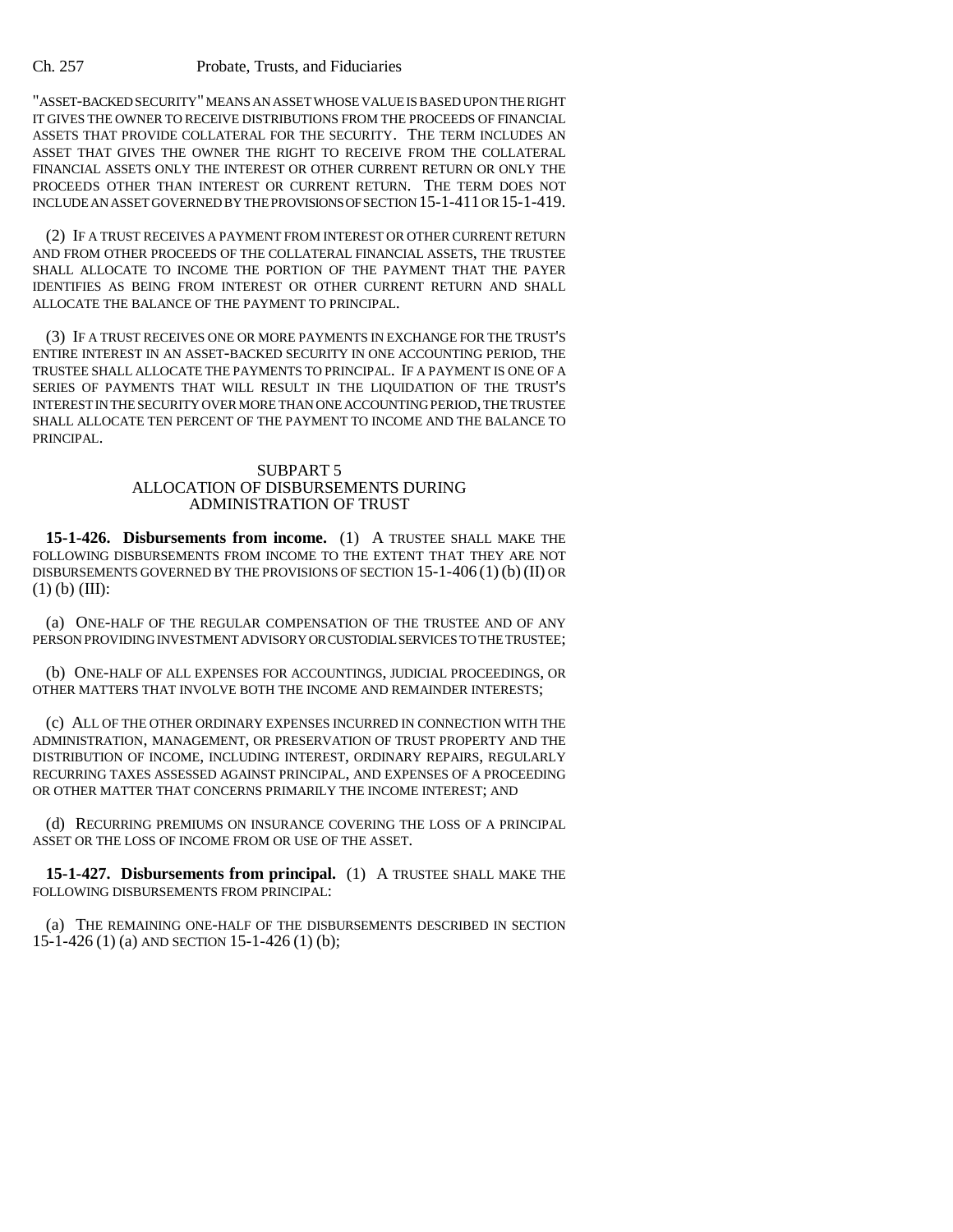(b) ALL OF THE TRUSTEE'S COMPENSATION CALCULATED ON PRINCIPAL AS A FEE FOR ACCEPTANCE, DISTRIBUTION, OR TERMINATION, AND DISBURSEMENTS MADE TO PREPARE PROPERTY FOR SALE;

(c) PAYMENTS ON THE PRINCIPAL OF A TRUST DEBT;

(d) EXPENSES OF A PROCEEDING THAT CONCERNS PRIMARILY PRINCIPAL, INCLUDING A PROCEEDING TO CONSTRUE THE TRUST OR TO PROTECT THE TRUST OR ITS PROPERTY;

(e) PREMIUMS PAID ON A POLICY OF INSURANCE NOT DESCRIBED IN SECTION 15-1-426 (1) (d) OF WHICH THE TRUST IS THE OWNER AND BENEFICIARY;

(f) ESTATE, INHERITANCE, AND OTHER TRANSFER TAXES, INCLUDING PENALTIES, APPORTIONED TO THE TRUST; AND

(g) DISBURSEMENTS RELATED TO ENVIRONMENTAL MATTERS, INCLUDING RECLAMATION, ASSESSING ENVIRONMENTAL CONDITIONS, REMEDYING AND REMOVING ENVIRONMENTAL CONTAMINATION, MONITORING REMEDIAL ACTIVITIES AND THE RELEASE OF SUBSTANCES, PREVENTING FUTURE RELEASES OF SUBSTANCES, COLLECTING AMOUNTS FROM PERSONS LIABLE OR POTENTIALLY LIABLE FOR THE COSTS OF THOSE ACTIVITIES, PENALTIES IMPOSED UNDER ENVIRONMENTAL LAWS OR REGULATIONS AND OTHER PAYMENTS MADE TO COMPLY WITH THOSE LAWS OR REGULATIONS, STATUTORY OR COMMON LAW CLAIMS BY THIRD PARTIES, AND DEFENDING CLAIMS BASED ON ENVIRONMENTAL MATTERS.

(2) IF A PRINCIPAL ASSET IS ENCUMBERED WITH AN OBLIGATION THAT REQUIRES INCOME FROM THAT ASSET TO BE PAID DIRECTLY TO THE CREDITOR, THE TRUSTEE SHALL TRANSFER FROM PRINCIPAL TO INCOME AN AMOUNT EQUAL TO THE INCOME PAID TO THE CREDITOR IN REDUCTION OF THE PRINCIPAL BALANCE OF THE OBLIGATION.

**15-1-428. Transfers from income to principal for depreciation.** (1) FOR PURPOSES OF THIS SECTION, "DEPRECIATION" MEANS A REDUCTION IN VALUE DUE TO WEAR, TEAR, DECAY, CORROSION, OR GRADUAL OBSOLESCENCE OF A FIXED ASSET HAVING A USEFUL LIFE OF MORE THAN ONE YEAR.

(2) A TRUSTEE MAY TRANSFER TO PRINCIPAL A REASONABLE AMOUNT OF THE NET CASH RECEIPTS FROM A PRINCIPAL ASSET THAT IS SUBJECT TO DEPRECIATION, BUT MAY NOT TRANSFER ANY AMOUNT FOR DEPRECIATION:

(a) OF THAT PORTION OF REAL PROPERTY USED OR AVAILABLE FOR USE BY A BENEFICIARY AS A RESIDENCE OR OF TANGIBLE PERSONAL PROPERTY HELD OR MADE AVAILABLE FOR THE PERSONAL USE OR ENJOYMENT OF A BENEFICIARY;

(b) DURING THE ADMINISTRATION OF A DECEDENT'S ESTATE; OR

(c) UNDER THIS SECTION IF THE TRUSTEE IS ACCOUNTING UNDER SECTION 15-1-413 FOR THE BUSINESS OR ACTIVITY IN WHICH THE ASSET IS USED.

(3) AN AMOUNT TRANSFERRED TO PRINCIPAL NEED NOT BE HELD AS A SEPARATE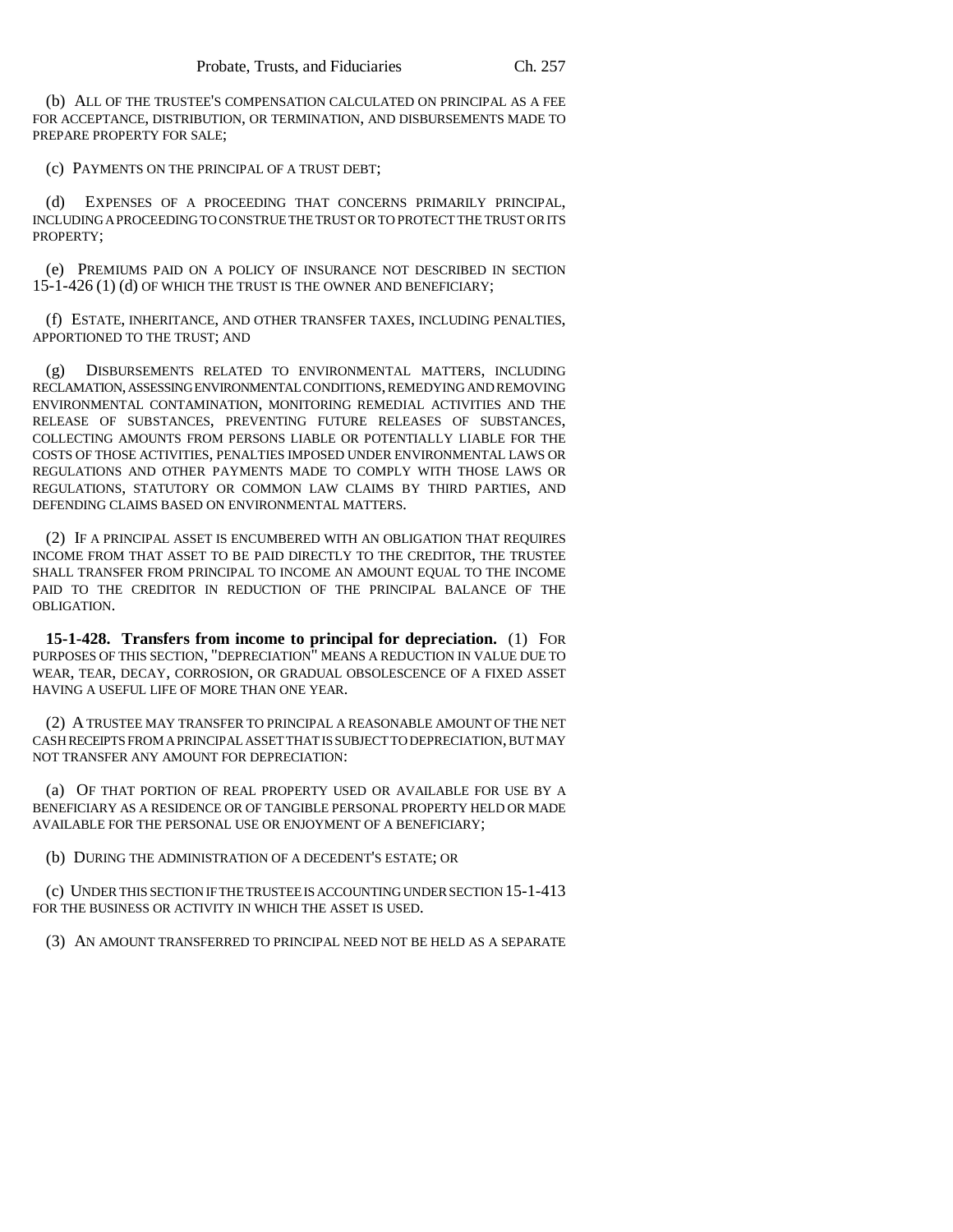FUND.

**15-1-429. Transfers from income to reimburse principal.** (1) IF A TRUSTEE MAKES OR EXPECTS TO MAKE A PRINCIPAL DISBURSEMENT DESCRIBED IN THIS SECTION, THE TRUSTEE MAY TRANSFER AN APPROPRIATE AMOUNT FROM INCOME TO PRINCIPAL IN ONE OR MORE ACCOUNTING PERIODS TO REIMBURSE PRINCIPAL OR TO PROVIDE A RESERVE FOR FUTURE PRINCIPAL DISBURSEMENTS.

(2) PRINCIPAL DISBURSEMENTS GOVERNED BY THE PROVISIONS OF SUBSECTION (1) OF THIS SECTION INCLUDE THE FOLLOWING, BUT ONLY TO THE EXTENT THAT THE TRUSTEE HAS NOT BEEN AND DOES NOT EXPECT TO BE REIMBURSED BY A THIRD PARTY:

(a) AN AMOUNT CHARGEABLE TO INCOME BUT PAID FROM PRINCIPAL BECAUSE IT IS UNUSUALLY LARGE, INCLUDING EXTRAORDINARY REPAIRS;

(b) A CAPITAL IMPROVEMENT TO A PRINCIPAL ASSET, WHETHER IN THE FORM OF CHANGES TO AN EXISTING ASSET OR THE CONSTRUCTION OF A NEW ASSET, INCLUDING SPECIAL ASSESSMENTS;

(c) DISBURSEMENTS MADE TO PREPARE PROPERTY FOR RENTAL, INCLUDING TENANT ALLOWANCES, LEASEHOLD IMPROVEMENTS, AND BROKER'S COMMISSIONS;

(d) PERIODIC PAYMENTS ON AN OBLIGATION SECURED BY A PRINCIPAL ASSET TO THE EXTENT THAT THE AMOUNT TRANSFERRED FROM INCOME TO PRINCIPAL FOR DEPRECIATION IS LESS THAN THE PERIODIC PAYMENTS; AND

(e) DISBURSEMENTS DESCRIBED IN SECTION  $15$ -1-427  $(1)$  (g).

(3) IF THE ASSET WHOSE OWNERSHIP GIVES RISE TO THE DISBURSEMENTS BECOMES SUBJECT TO A SUCCESSIVE INCOME INTEREST AFTER AN INCOME INTEREST ENDS, A TRUSTEE MAY CONTINUE TO TRANSFER AMOUNTS FROM INCOME TO PRINCIPAL AS PROVIDED IN SUBSECTION (1) OF THIS SECTION.

**15-1-430. Income taxes.** (1) A TAX REQUIRED TO BE PAID BY A TRUSTEE BASED ON RECEIPTS ALLOCATED TO INCOME MUST BE PAID FROM INCOME.

(2) A TAX REQUIRED TO BE PAID BY A TRUSTEE BASED ON RECEIPTS ALLOCATED TO PRINCIPAL MUST BE PAID FROM PRINCIPAL, EVEN IF THE TAX IS CALLED AN INCOME TAX BY THE TAXING AUTHORITY.

(3) A TAX REQUIRED TO BE PAID BY A TRUSTEE ON THE TRUST'S SHARE OF AN ENTITY'S TAXABLE INCOME MUST BE PAID PROPORTIONATELY:

(a) FROM INCOME TO THE EXTENT THAT RECEIPTS FROM THE ENTITY ARE ALLOCATED TO INCOME; AND

(b) FROM PRINCIPAL TO THE EXTENT THAT:

(I) RECEIPTS FROM THE ENTITY ARE ALLOCATED TO PRINCIPAL; AND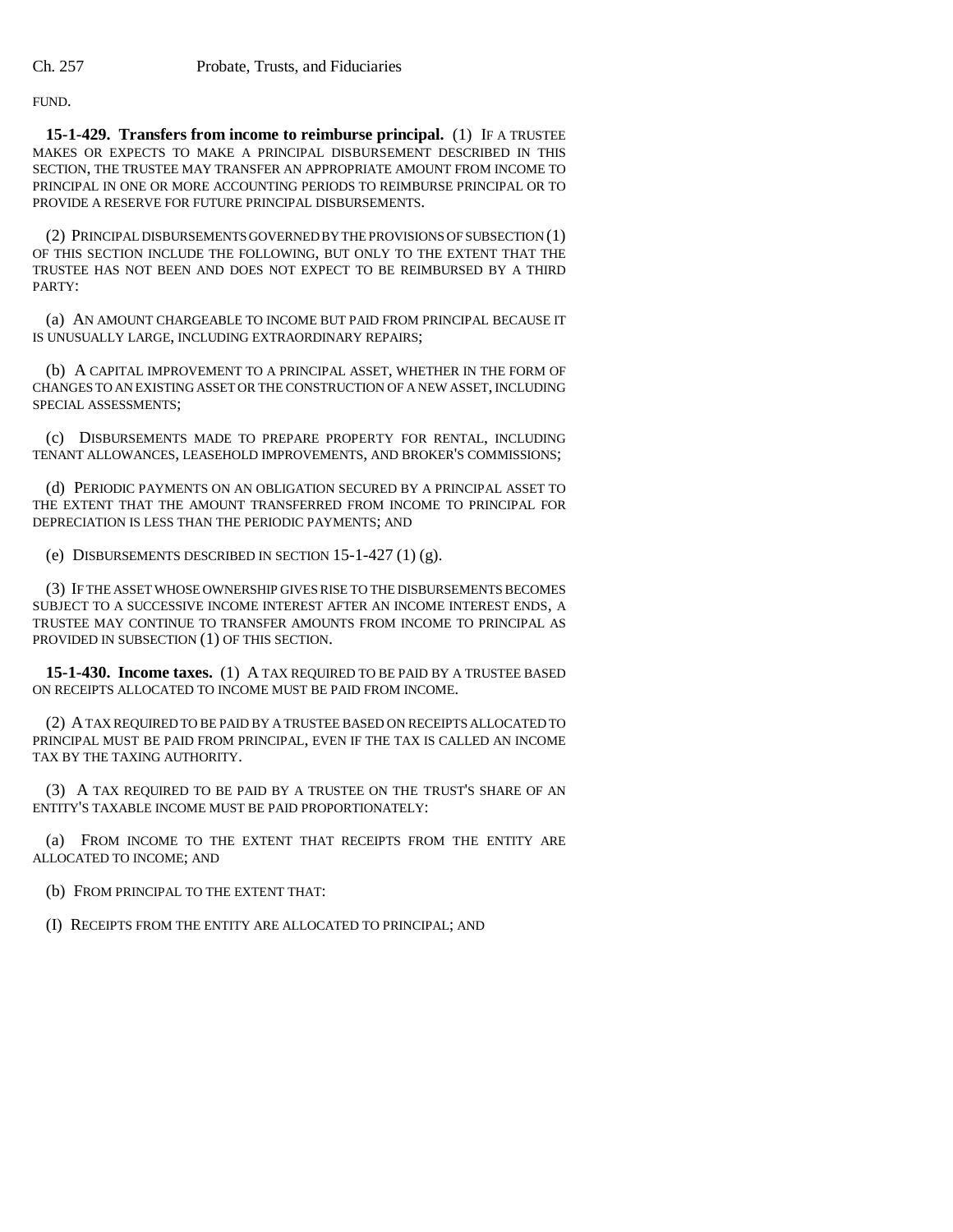(II) THE TRUST'S SHARE OF THE ENTITY'S TAXABLE INCOME EXCEEDS THE TOTAL RECEIPTS DESCRIBED IN PARAGRAPH (a) OF THIS SUBSECTION (3) AND SUBPARAGRAPH (I) OF THIS PARAGRAPH (b).

(4) FOR PURPOSES OF THIS SECTION, RECEIPTS ALLOCATED TO PRINCIPAL OR INCOME MUST BE REDUCED BY THE AMOUNT DISTRIBUTED TO A BENEFICIARY FROM PRINCIPAL OR INCOME FOR WHICH THE TRUST RECEIVES A DEDUCTION IN CALCULATING THE TAX.

**15-1-431. Adjustments between principal and income because of taxes.** (1) A FIDUCIARY MAY MAKE ADJUSTMENTS BETWEEN PRINCIPAL AND INCOME TO OFFSET THE SHIFTING OF ECONOMIC INTERESTS OR TAX BENEFITS BETWEEN INCOME BENEFICIARIES AND REMAINDER BENEFICIARIES THAT ARISE FROM:

(a) ELECTIONS AND DECISIONS, OTHER THAN THOSE DESCRIBED IN SUBSECTION (2) OF THIS SECTION, THAT THE FIDUCIARY MAKES FROM TIME TO TIME REGARDING TAX MATTERS;

(b) AN INCOME TAX OR ANY OTHER TAX THAT IS IMPOSED UPON THE FIDUCIARY OR A BENEFICIARY AS A RESULT OF A TRANSACTION INVOLVING OR A DISTRIBUTION FROM THE ESTATE OR TRUST; OR

(c) THE OWNERSHIP BY AN ESTATE OR TRUST OF AN INTEREST IN AN ENTITY WHOSE TAXABLE INCOME, WHETHER OR NOT DISTRIBUTED, IS INCLUDABLE IN THE TAXABLE INCOME OF THE ESTATE, TRUST, OR A BENEFICIARY.

(2) IF THE AMOUNT OF AN ESTATE TAX MARITAL DEDUCTION OR CHARITABLE CONTRIBUTION DEDUCTION IS REDUCED BECAUSE A FIDUCIARY DEDUCTS AN AMOUNT PAID FROM PRINCIPAL FOR INCOME TAX PURPOSES INSTEAD OF DEDUCTING IT FOR ESTATE TAX PURPOSES, AND AS A RESULT ESTATE TAXES PAID FROM PRINCIPAL ARE INCREASED AND INCOME TAXES PAID BY AN ESTATE, TRUST, OR BENEFICIARY ARE DECREASED, EACH ESTATE, TRUST, OR BENEFICIARY THAT BENEFITS FROM THE DECREASE IN INCOME TAX SHALL REIMBURSE THE PRINCIPAL FROM WHICH THE INCREASE IN ESTATE TAX IS PAID. THE TOTAL REIMBURSEMENT MUST EQUAL THE INCREASE IN THE ESTATE TAX TO THE EXTENT THAT THE PRINCIPAL USED TO PAY THE INCREASE WOULD HAVE QUALIFIED FOR A MARITAL DEDUCTION OR CHARITABLE CONTRIBUTION DEDUCTION BUT FOR THE PAYMENT. THE PROPORTIONATE SHARE OF THE REIMBURSEMENT FOR EACH ESTATE, TRUST, OR BENEFICIARY WHOSE INCOME TAXES ARE REDUCED MUST BE THE SAME AS ITS PROPORTIONATE SHARE OF THE TOTAL DECREASE IN INCOME TAX. AN ESTATE OR TRUST SHALL REIMBURSE PRINCIPAL FROM INCOME.

## SUBPART 6 MISCELLANEOUS PROVISIONS

**15-1-432. Uniformity of application - construction.** IN APPLYING AND CONSTRUING THIS UNIFORM ACT, CONSIDERATION SHALL BE GIVEN TO THE NEED TO PROMOTE UNIFORMITY OF THE LAW WITH RESPECT TO ITS SUBJECT MATTER AMONG STATES THAT ENACT IT.

**15-1-433. Severability.** IF ANY PROVISION OF THIS PART 4 OR ITS APPLICATION TO